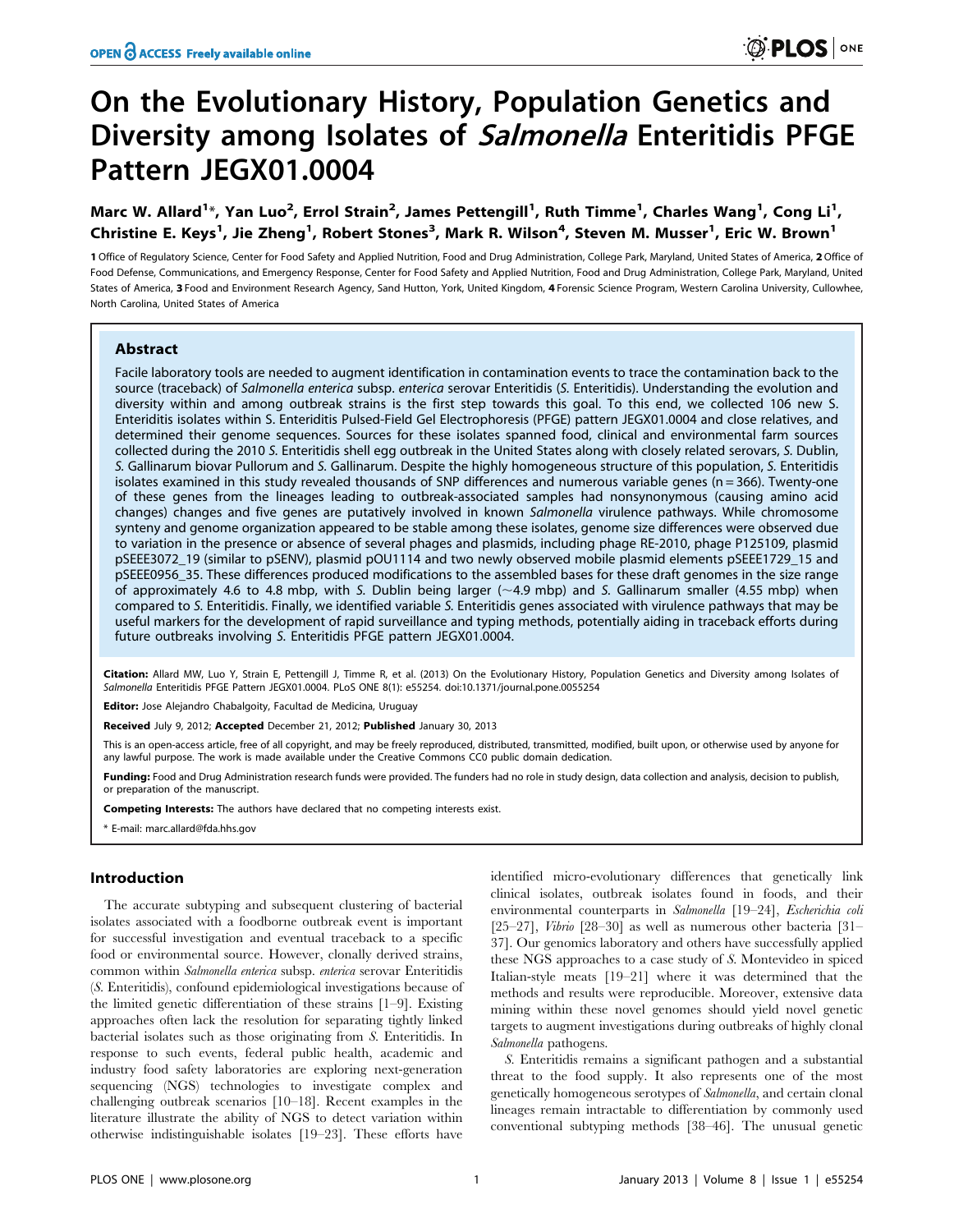homogeneity observed among certain lineages of S. Enteritidis strains remains intriguing. Recent population genetic studies suggest that most S. Enteritidis strains belong to a single multilocus genotype [4–6]. A subpopulation of this clone was shown to associate more frequently with egg-related salmonellosis and clinical illness [4]. Thus, specific requirements for colonization and survival in infected poultry may select for only a few genotypes of S. Enteritidis in the poultry environment. The random amplification of polymorphic DNA (RAPD), real-time polymerase chain reaction (RT-PCR), and Phage typing (PT) methods [2,7,9,45,46] from diverse isolates within S. Enteritidis have revealed only a limited amount of genetic variation. More recently, more resolved discriminations of these salmonellae have been reported using rapidly-evolving CRISPR elements [5,17]. Conversely, rather than targeting a subset or region of variation in the S. Enteritidis chromosome, whole genome sequencing (WGS) will capture all of the genetic variation that exists among these highly clonal lineages. To date, only a few strains of S. Enteritidis are available as complete genomes [47–48] along with close relatives S. Gallinarum [11] and S. Gallinarum biovar Pullorum [49]. These isolates have genome sizes around 4.7 mbp. The basic pan genomes are described in these initial studies, but currently, there are no published NCBI draft comparative genomes or associated manuscripts describing variation within S. Enteritidis. In this study, we describe the natural genetic variation within S. Enteritidis isolates associated with a widespread egg contamination event and retaining pulsed-field gel electrophoresis (PFGE) pattern JEGX01.0004 and analyze the comparative evolutionary genetics within this important foodborne pathogen and several of its closest relatives.

In 2010, the Centers for Disease Control and Prevention (CDC) along with many state laboratories identified a nationwide increase in S. Enteritidis isolates submitted to PulseNet (http://www.cdc. gov/salmonella/enteritidis/). Epidemiological investigations suggested that shell eggs were the most likely source of this increase. FDA, CDC, and state partners conducted traceback investigations and found many of the restaurants involved received shell eggs from a single company (http://www.fda.gov/food/newsevents/ whatsnewinfood/ucm222684.htm). As a result, on August 13, 2010, one egg producer initiated a nationwide voluntary recall of shell eggs that had been sold to distributors and wholesalers in 22 states and Mexico. A record 380 million shell eggs were recalled under many different brand names. On August 19, a second egg producer initiated an additional recall of eggs that went to grocery stores, distributors, and wholesalers in 14 states. The second producer shared a contaminated feed supply with the first and was geographically nearby. In all, more than 500 million eggs were involved during this nationwide recall.

The primary goal of this study was to examine the genetic variability of isolates collected during the 2010 S. Enteritidis shell egg outbreak within the PFGE pattern JEGX01.0004, a pattern comprising over 40% of all of the S. Enteritidis isolates submitted to the national database. We also included several other isolates with similar PFGE patterns to JEGX01.0004 found in the associated egg-farm environment. We went on to describe the genetic diversity and evolutionary history of 106 new draft genomes for this virulent pathogen within this narrow but important sampling of S. Enteritidis diversity. As a result, we were able to provide new genetic targets useful for distinguishing S. Enteritidis isolates otherwise indistinguishable by several current methodologies. Once validated, these new SNP targets can be interrogated using widely available DNA sequencing through capillary electrophoresis (CE), short-read pyrosequencing, realtime PCR, or mass spectrometry of PCR amplicons. Finally, this study evaluates the potential use of targeted genomic sequencing with next generation sequencing (NGS) for rapidly resolving future S. Enteritidis outbreaks in eggs.

## Materials and Methods

#### Salmonella Enteritidis strains

A set of 67 food, environmental, and clinical S. Enteritidis isolates collected from farms and egg sources linked to the 2010 egg contamination event was included for whole genome sequencing. Specifically, 36 S. Enteritidis isolates, originating from environmental swabs, were collected directly from various farm sources implicated in the contamination event (e.g., egg wash water). Four S. Enteritidis were isolated directly from shell eggs, liquid eggs, or other egg-containing food sources known to be contaminated during this time period. Two S. Enteritidis isolates were obtained directly from chicken feed or components thereof at the implicated farms. An additional 25 clinical isolates, collected during the time of the egg contamination event (2010) and retaining common PFGE patterns to the egg S. Enteritidis isolates, were kindly provided by the Centers for Disease Control and included for sequencing. In addition, 39 isolates, collected earlier in time and unrelated to the contamination event, were added as reference S. Enteritidis for the WGS analysis. These included 13 isolates with two-enzyme matching PFGE patterns, seven singleenzyme matching patterns, indistinguishable in either the primary (XbaI n = 3) or secondary (BlnI n = 4) enzyme, and 19 isolates with no common PFGE patterns to the contamination event. These isolates also were used to further investigate the phylogenetic utility of phage-typing. Included in this group of 39 were 10 of unknown PT and, 14 of historical PT8 isolates. The remainder were 15 isolates of S. Enteritidis from ten other diverged PTs such as PT1, 21, 2, 4, 14b, 13, 13a, 23, 28 and 35. S. Enteritidis strains were phage-typed by previously described methods [2] at the National Microbiology Laboratory, Canadian Science Centre for Human and Animal Health, Winnipeg, Manitoba, Canada. Strains that reacted with phages but retained unrecognizable lytic patterns were atypical and were designated atypical or RDNC (reacts but does not conform). Specific PFGE pattern names, PTs, and other metadata associated with the S. Enteritidis strains are listed in Table 1 (PTs are included in the tree label names).

# Growth of bacterial strains, and genomic and plasmid DNA isolation

Genomic DNA was isolated from overnight cultures as follows: each initial pure culture sample was taken from frozen stock, plated on Trypticase Soy Agar, and incubated overnight at  $37^{\circ}$ C. After incubation, cells were taken from the plate and inoculated into Trypticase Soy Broth culture for DNA extraction. All samples were representative cultures from a full-plate inoculation and were not single colonies. Genomic DNA was extracted using Qiagen DNeasy kits.

#### Library construction and genome sequencing

For this study, all S. Enteritidis isolates were shotgun sequenced using the Roche 454 GS Titanium NGS technology [50]. This platform provided longer read lengths relative to other sequencing methods and has a relatively shorter time to generate raw sequence information. Taxon sampling included one new isolate each of S. Gallinarum and S. Gallinarum biovar Pullorum, two isolates of S. Dublin and 106 new isolates of S. Enteritidis including a few isolates differing by PFGE patterns, and the majority of isolates sharing the same PFGE pattern (Table 1). These Salmonella serotypes have been considered to be close relatives traditionally.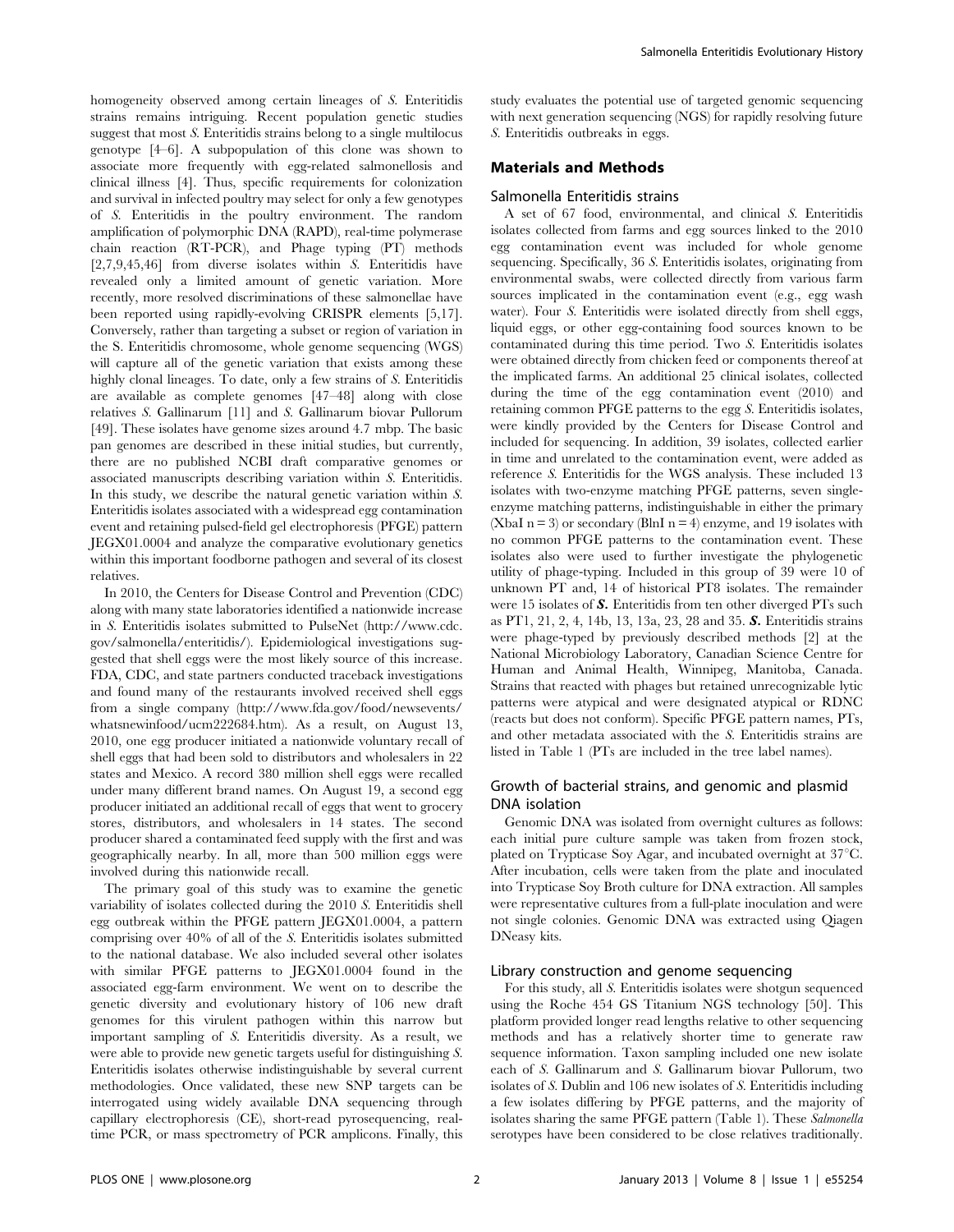| Table 1. Metadata associated with the isolates examined |                                                              |                        |                         | in this study.     |                                                            |                       |                      |                             |                  |                                     |                             |                                                                   |
|---------------------------------------------------------|--------------------------------------------------------------|------------------------|-------------------------|--------------------|------------------------------------------------------------|-----------------------|----------------------|-----------------------------|------------------|-------------------------------------|-----------------------------|-------------------------------------------------------------------|
| Isolates included in<br>this study                      |                                                              |                        |                         |                    |                                                            | Accession no(s)       |                      | presense of mobile elements |                  |                                     |                             |                                                                   |
| <b>Tree Labels</b>                                      | Salmonella enterica<br>serovar and strain<br>subsp. enterica | Collection<br>location | Isolation<br>source     | Collection<br>date | PFGE Pattern<br>secondary<br>enzyme)<br>(Primary<br>enzyme | <b>BioProject WGS</b> |                      | Reference                   | RE-2010<br>Phage | pOU1114<br>P125109 plasmid<br>Phage | 1729_15<br>plasmid<br>pSEEE | 3072_19<br>plasmid<br><b>PSEEE</b><br>0956_35<br>plasmid<br>pSEEE |
| Gallinarum-SEEG9184                                     | Galinarum str. 9184                                          |                        |                         | $\mathbf{r}$       | NA_NA                                                      | 41263                 | AHUH00000000 current |                             |                  |                                     |                             |                                                                   |
| Dublin-SEEDSL                                           | Dublin str. HWS51                                            |                        |                         | $\blacksquare$     | NA_NA                                                      | 41463                 | AHUJ00000000 current |                             |                  |                                     |                             |                                                                   |
| Dublin-SEEDHWS                                          | Dublin str. SL1438                                           |                        |                         | $\mathbf{r}$       | NA_NA                                                      | 41465                 | AHUK00000000 current |                             |                  |                                     |                             |                                                                   |
| Ent.PT8-GA-SEE8A                                        | Enteritidis str. SE8a                                        | USA:GA                 |                         | $\mathbf{r}$       | NA_NA                                                      | 41915                 | AHUL0000000 current  |                             | $\ddot{}$        |                                     |                             | $\ddot{}$                                                         |
| Ent.PT14b-TN-chicken<br>breast-SE20037                  | Enteritidis str. 20037                                       | USA:TN                 | Chicken<br>Breast       | $\mathbf{I}$       | NA_NA                                                      | 41917                 | AHUM00000000 current |                             | $\ddot{}$        |                                     |                             | $\ddot{}$                                                         |
| Ent.PT8-ME-chicken<br>ovary-SEE10                       | Enteritidis str. SE10                                        | USA:ME                 | Chicken<br><b>Ovary</b> |                    | JEGX01.0004_<br>JEGA26.0002                                | 41919                 | AHUN00000000 current |                             | ÷                |                                     |                             | $\ddot{}$                                                         |
| Ent.PT4-Scotland-chicken<br>liver-SEE436                | Enteritidis str. 436                                         | Scotland               | Chicken<br>Liver        | $\mathbf{r}$       | JEGX01.0002_<br>$\lessgtr$                                 | 41921                 | AHUO00000000 current |                             |                  | $^{+}$                              |                             | +                                                                 |
| Ent.PT14b-Meixco-<br>poultry-SEE18569                   | Enteritidis str. 18569                                       | Meixco                 | Poultry                 | $\blacksquare$     | JEGX01.0002<br>$\leq$                                      | 41929                 | AHUP00000000 current |                             |                  | $\! + \!\!\!\!$                     |                             | $\ddot{}$                                                         |
| Ent.PT13-GA-chicken-<br>SEE13                           | Enteritidis str. 13-1                                        | USA:GA                 | Chicken                 | $\mathbf{I}$       | JEGX01.0005_<br>NA                                         | 41931                 | AHUQ00000000 current |                             | +                |                                     |                             | $\ddot{}$                                                         |
| Ent.PT23-GA-SEE23                                       | Enteritidis str. PT23                                        | USA:GA                 |                         |                    | JEGX01.0005_<br>$\frac{1}{2}$                              | 41933                 | AHUR00000000 current |                             | $\ddot{}$        |                                     |                             | $\ddot{}$                                                         |
| Ent.PT28-MD-ground<br>turkey-SEE22704                   | Enteritidis str. 22704                                       | USA:MD                 | Ground<br>Turkey        | ٠                  | NA_NA                                                      | 42901                 | ALFD0000000          | current                     | $\ddot{}$        |                                     |                             | $\ddot{}$                                                         |
| Ent.PT21-MD-ground<br>turkey-SEE30663                   | Enteritidis str.<br>SE30663                                  | USA:MD                 | Ground<br>Turkey        | $\blacksquare$     | JEGX01.0019_<br>JEGA26.0010                                | 42905                 | ALFE0000000          | current                     |                  | $^{+}$                              |                             | $\ddot{}$                                                         |
| Ent.PT1-China-chicken-<br>SEECHS44                      | Enteritidis str.<br><b>CHS44</b>                             | China                  | Chicken                 | $\mathbf{I}$       | NA_NA                                                      | 42907                 | ALFF00000000         | current                     |                  | $^{+}$                              |                             |                                                                   |
| Ent-CO-2010-clinical-<br><b>SEEE1882</b>                | Enteritidis str. CDC<br>2010K-1882                           | USA:CO                 | Clinical                | 2010-07-15         | JEGX01.0004_<br>JEGA26.0002                                | 51991                 | ALFG0000000          | current                     | +                |                                     | +                           | $\ddot{}$                                                         |
| Ent-CO-2010-rattle snake<br>cake-SEEE1884               | Enteritidis str. CDC<br>2010K-1884                           | USA:CO                 | Rattlesnake<br>Cake     | 2010-08-02         | JEGX01.0004_<br>JEGA26.0002                                | 51993                 | ALFH00000000         | current                     | $\div$           |                                     | +                           | $\ddot{}$                                                         |
| Ent-CA-2010-clinical-<br>SEEE1594                       | Enteritidis str. CDC<br>2010K-1594                           | USA:CA                 | Clinical                | 2010-05-23         | JEGX01.0004_<br>JEGA26.0002                                | 51995                 | ALFI00000000         | current                     | +                |                                     | +                           | +                                                                 |
| Ent-MN-2010-dinical-<br>SEEE1566                        | Enteritidis str. CDC<br>2010K-1566                           | USA:MN                 | Clinical                | 2010-05-27         | JEGX01.0004_<br>JEGA26.0002                                | 51997                 | ALFJ0000000          | current                     | $\ddot{}$        |                                     |                             | +                                                                 |
| Ent-MN-2010-clinical-<br>SEEE1580                       | Enteritidis str. CDC<br>2010K-1580                           | USA:MN                 | Clinical                | 2010-07-10         | JEGX01.0004_<br>JEGA26.0002                                | 51999                 | ALFK00000000         | current                     | $\ddot{}$        |                                     |                             | $\ddot{}$                                                         |
| Ent-CA-2010-dinical-<br>SEEE1543                        | Enteritidis str. CDC<br>2010K-1543                           | USA:CA                 | Clinical                | 2010-05-23         | JEGX01.0004_<br>JEGA26.0002                                | 52001                 | ALFL0000000          | current                     | $\ddot{}$        |                                     |                             | $\ddot{}$                                                         |
| Ent-CA-2010-clinical-<br>SEEE1441                       | Enteritidis str. CDC<br>2010K-1441                           | USA:CA                 | Clinical                | 2010-06-03         | JEGX01.0004_<br>JEGA26.0002                                | 52003                 | ALFM00000000 current |                             | +                |                                     |                             | +                                                                 |

# PLOS ONE | www.plosone.org | www.plosone.org | 3 | 3 | January 2013 | Volume 8 | Issue 1 | e55254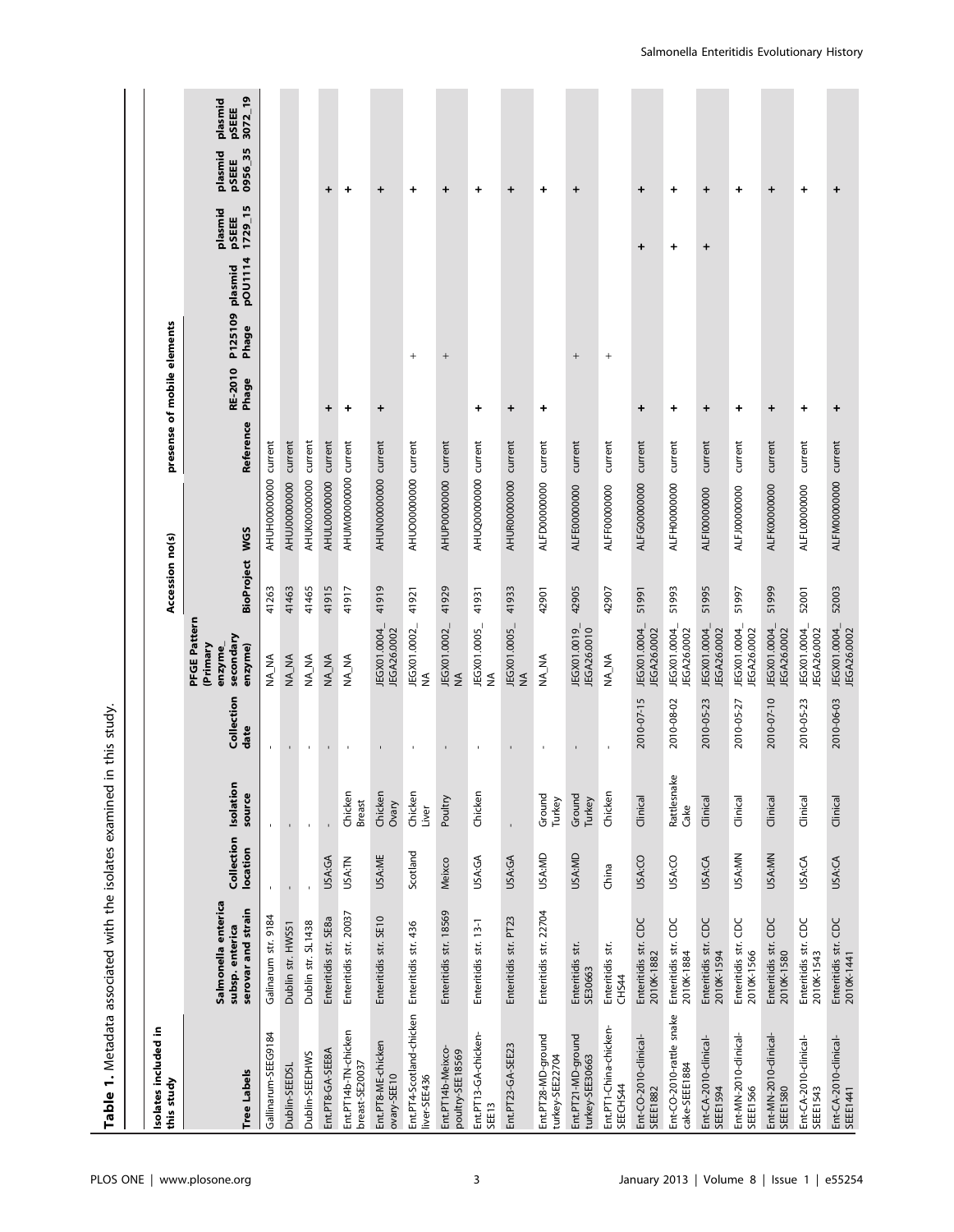| Table 1. Cont.                           |                                                              |                        |                     |                    |                                                            |                 |                      |                             |                  |                                     |                                 |                                                           |
|------------------------------------------|--------------------------------------------------------------|------------------------|---------------------|--------------------|------------------------------------------------------------|-----------------|----------------------|-----------------------------|------------------|-------------------------------------|---------------------------------|-----------------------------------------------------------|
|                                          |                                                              |                        |                     |                    |                                                            |                 |                      |                             |                  |                                     |                                 |                                                           |
| Isolates included in<br>this study       |                                                              |                        |                     |                    |                                                            | Accession no(s) |                      | presense of mobile elements |                  |                                     |                                 |                                                           |
| <b>Tree Labels</b>                       | Salmonella enterica<br>serovar and strain<br>subsp. enterica | Collection<br>location | Isolation<br>source | Collection<br>date | PFGE Pattern<br>secondary<br>(Primary<br>enzyme)<br>enzyme | BioProject WGS  |                      | Reference                   | RE-2010<br>Phage | pOU1114<br>P125109 plasmid<br>Phage | m<br>plasmid<br>1729_1<br>pSEEE | 3072_19<br>plasmid<br>pSEEE<br>095635<br>plasmid<br>pSEEE |
| Ent-TX-2010-clinical<br><b>SEEE1810</b>  | Enteritidis str. CDC<br>2010K-1810                           | <b>USA:TX</b>          | Clinical            | 2010-06-02         | JEGX01.0004<br>JEGA26.0002                                 | 52005           | ALFN00000000         | current                     | $\ddot{}$        |                                     | $\ddot{}$                       | $\ddot{}$                                                 |
| Ent-IA-2010-clinical-<br><b>SEEE1558</b> | Enteritidis str. CDC<br>2010K-1558                           | <b>USA:IA</b>          | Clinical            | 2010-07-04         | JEGX01.0004_<br>JEGA26.0002                                | 52371           | ALFO00000000         | current                     | +                |                                     | +                               | $\ddot{}$                                                 |
| Ent-NC-2010-clinical-<br><b>SEEE1018</b> | Enteritidis str. CDC<br>2010K-1018                           | <b>USA:NC</b>          | Clinical            | 2010-04-27         | JEGX01.0004_<br>JEGA26.0002                                | 52373           | ALFP00000000         | current                     | +                |                                     |                                 | +                                                         |
| Ent-NC-2010-meringue-<br>SEEE1010        | Enteritidis str. CDC<br>2010K-1010                           | USA:NC                 | Meringue            | 2010-04-28         | JEGX01.0108<br>JEGA26.0002                                 | 52375           | ALFQ00000000         | current                     | +                |                                     |                                 | +                                                         |
| Ent-NV-2010-clinical-<br><b>SEEE1729</b> | Enteritidis str. CDC<br>2010K-1729                           | <b>USA:NV</b>          | Clinical            | 2010-07-24         | JEGX01.0004<br>JEGA26.0002                                 | 52377           | ALFR00000000         | current                     | $\ddot{}$        |                                     | +                               | $\ddot{}$                                                 |
| Ent-OH-2010-dinical-<br>SEEE0895         | Enteritidis str. CDC<br>2010K-0895                           | USA:OH                 | Clinical            | 2010-05-02         | JEGX01.0004_<br>JEGA26.0002                                | 52379           | ALFS00000000         | current                     | +                |                                     | +                               | $\ddot{}$                                                 |
| Ent-OH-2010-mexican<br>meal-SEEE0899     | Enteritidis str. CDC<br>2010K-0899                           | USA:OH                 | Mexican<br>Meal     | 2010-05-12         | JEGX01.0004_<br>JEGA26.0002                                | 52381           | ALFT00000000         | current                     | +                |                                     | +                               | $\ddot{}$                                                 |
| Ent-PA-2010-clinical-<br>SEEE1457        | Enteritidis str. CDC<br>2010K-1457                           | USA:PA                 | Clinical            | 2010-05-27         | JEGX01.0004<br>JEGA26.0002                                 | 52383           | ALFU00000000         | current                     | $\div$           |                                     |                                 | $\ddot{}$                                                 |
| Ent-WI-2010-clinical<br>SEEE1747         | Enteritidis str. CDC<br>2010K-1747                           | USA:WI                 | Clinical            | 2010-06-26         | JEGX01.0004<br>JEGA26.0002                                 | 52385           | ALFV00000000         | current                     | +                |                                     | +                               | $\ddot{}$                                                 |
| Ent-OH-2010-clinical-<br>SEEE0968        | Enteritidis str. CDC<br>2010K-0968                           | USA:OH                 | Clinical            | 2010-05-12         | JEGX01.0004<br>JEGA26.0002                                 | 52491           | ALFW00000000 current |                             | $\pmb{+}$        |                                     | +                               | $\ddot{}$                                                 |
| Ent-CA-2010-clinical<br>SEEE1444         | Enteritidis str. CDC<br>2010K-1444                           | USA:CA                 | Clinical            | 2010-06-12         | JEGX01.0004_<br>JEGA26.0002                                | 52495           | ALFX00000000         | current                     | $\ddot{}$        |                                     | +                               | +                                                         |
| Ent-CA-2010-dinical-<br><b>SEEE1445</b>  | Enteritidis str. CDC<br>2010K-1445                           | USA:CA                 | Clinical            | 2010-06-09         | JEGX01.0004_<br>JEGA26.0002                                | 52497           | ALFY0000000          | current                     | $\ddot{}$        |                                     |                                 | +                                                         |
| Ent-IA-2010-clinical-<br><b>SEEE1559</b> | Enteritidis str. CDC<br>2010K-1559                           | USA:IA                 | Clinical            | 2010-07-03         | JEGX01.0004<br><b>JEGA26.0002</b>                          | 52499           | ALFZ00000000         | current                     | +                |                                     | +                               | +                                                         |
| Ent-MN-2010-clinical-<br>SEEE1565        | Enteritidis str. CDC<br>2010K-1565                           | USA:MN                 | Clinical            | 2010-05-30         | JEGX01.0004_<br>JEGA26.0002                                | 52501           | ALGA0000000          | current                     | $\ddot{}$        |                                     |                                 | $\ddot{}$                                                 |
| Ent-TX-2010-clinical-<br><b>SEEE1808</b> | Enteritidis str. CDC<br>2010K-1808                           | USA:TX                 | Clinical            | 2010-06-01         | JEGX01.0004_<br>JEGA26.0002                                | 52503           | ALGB00000000         | current                     | $\ddot{}$        |                                     | $\ddot{}$                       | $\ddot{}$                                                 |
| Ent-TX-2010-clinical-<br><b>SEEE1811</b> | Enteritidis str. CDC<br>2010K-1811                           | USA:TX                 | Clinical            | 2010-06-04         | JEGX01.0004_<br>JEGA26.0002                                | 52505           | ALGC00000000         | current                     | +                |                                     | +                               | +                                                         |
| Ent-OH-2010-dinical-<br>SEEE0956         | Enteritidis str. CDC<br>2010K-0956                           | USA:OH                 | Clinical            | 2010-05-04         | JEGX01.0004_<br>JEGA26.0002                                | 52507           | ALGD00000000         | current                     | +                |                                     | +                               | $\ddot{}$                                                 |
| Ent-PA-2010-clinical-<br>SEEE1455        | Enteritidis str. CDC<br>2010K-1455                           | USA:PA                 | Clinical            | 2010-05-26         | JEGX01.0004_<br>JEGA26.0002                                | 52509           | ALGE00000000 current |                             | $\ddot{}$        |                                     |                                 | $\div$                                                    |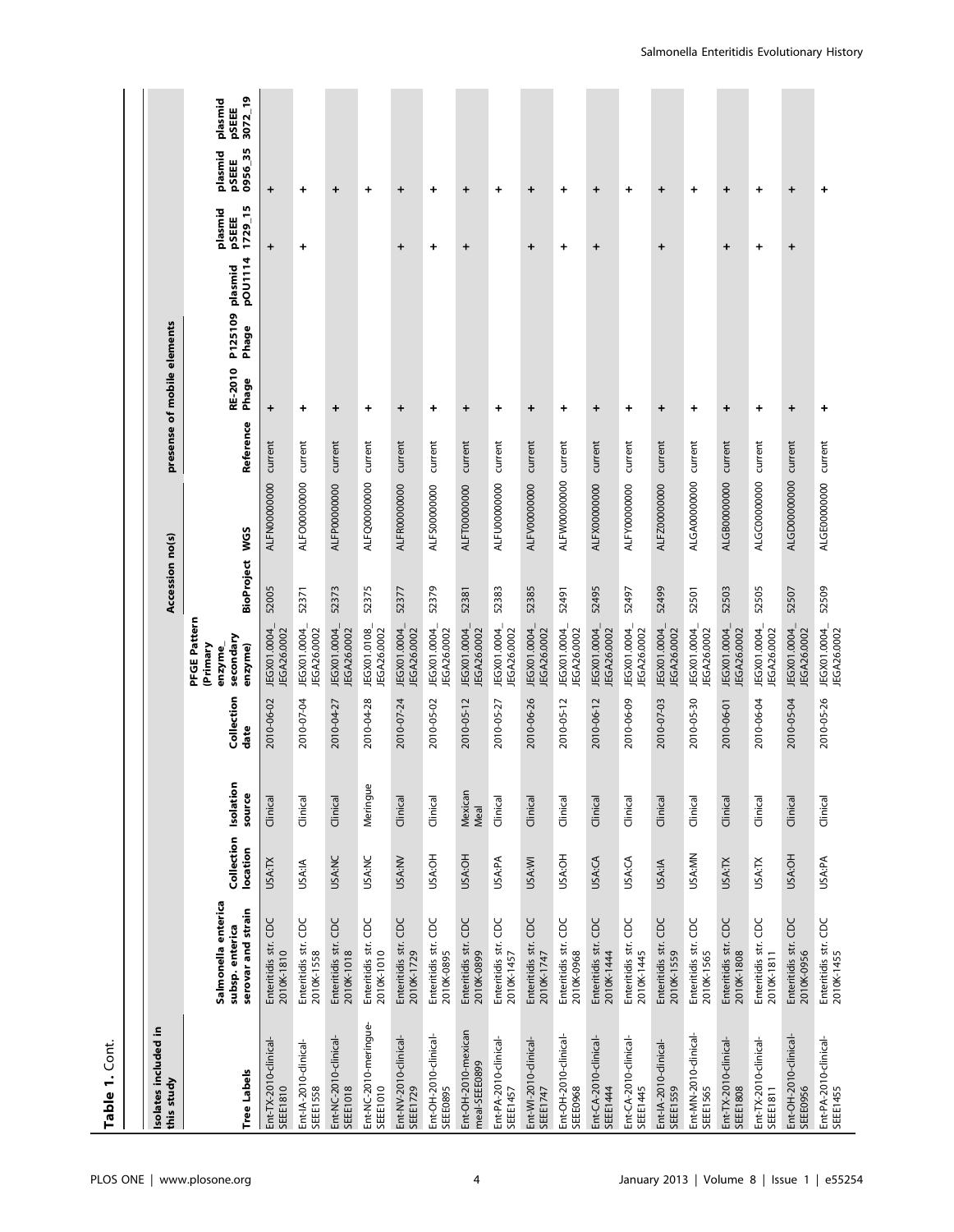| Table 1. Cont.                           |                                                              |                        |                                      |                    |                                                            |                 |                      |                  |                             |                                     |                             |           |                                                                          |  |
|------------------------------------------|--------------------------------------------------------------|------------------------|--------------------------------------|--------------------|------------------------------------------------------------|-----------------|----------------------|------------------|-----------------------------|-------------------------------------|-----------------------------|-----------|--------------------------------------------------------------------------|--|
|                                          |                                                              |                        |                                      |                    |                                                            |                 |                      |                  |                             |                                     |                             |           |                                                                          |  |
| Isolates included in<br>this study       |                                                              |                        |                                      |                    |                                                            | Accession no(s) |                      |                  | presense of mobile elements |                                     |                             |           |                                                                          |  |
| <b>Tree Labels</b>                       | Salmonella enterica<br>serovar and strain<br>subsp. enterica | Collection<br>location | Isolation<br>source                  | Collection<br>date | PFGE Pattern<br>secondary<br>(Primary<br>enzyme)<br>enzyme | BioProject WGS  |                      | Reference        | RE-2010<br>Phage            | pOU1114<br>P125109 plasmid<br>Phage | 1729_15<br>plasmid<br>pSEEE |           | 3072_19<br>plasmid<br><b>PSEEE</b><br>0956 35<br>plasmid<br><b>PSEEE</b> |  |
| Ent-MN-2010-clinical-<br><b>SEEE1575</b> | Enteritidis str. CDC<br>2010K-1575                           | USA:MN                 | Clinical                             | 2010-07-03         | JEGX01.0004<br>JEGA26.0002                                 | 52511           | ALGF00000000         | current          | +                           |                                     |                             | $\ddot{}$ |                                                                          |  |
| Ent-NV-2010-clinical-<br><b>SEEE1725</b> | Enteritidis str. CDC<br>2010K-1725                           | USA:NV                 | Clinical                             | 2010-07-13         | JEGX01.0004_<br>JEGA26.0002                                | 52513           | ALGG0000000          | current          | +                           |                                     | +                           | $\ddot{}$ |                                                                          |  |
| Ent-WI-2010-clinical-<br><b>SEEE1745</b> | Enteritidis str. CDC<br>2010K-1745                           | USA:WI                 | Clinical                             | 2010-06-25         | JEGX01.0004_<br>JEGA26.0002                                | 52515           | ALGH00000000         | current          | $\ddot{}$                   |                                     | +                           | $\ddot{}$ |                                                                          |  |
| Ent-TN-2010-clinical-<br><b>SEEE1791</b> | Enteritidis str. CDC<br>2010K-1791                           | USA:TN                 | Clinical                             | 2010-06-13         | JEGX01.0004<br>JEGA26.0002                                 | 52517           | ALGI00000000         | current          | +                           |                                     |                             | +         |                                                                          |  |
| Ent-TN-2010-clinical-<br><b>SEEE1795</b> | Enteritidis str. CDC<br>2010K-1795                           | USA:TN                 | Clinical                             | 2010-06-15         | JEGX01.0004_<br>JEGA26.0002                                | 52519           | ALGJ00000000         | current          | $\ddot{}$                   |                                     |                             | $\ddot{}$ |                                                                          |  |
| Ent-IA-2010-bulk bone<br>meal-SEEE6709   | Enteritidis str.<br>576709                                   | <b>USA:IA</b>          | <b>Bulk Bone</b><br>Meal             | 2010-08-14         | JEGX01.0004_<br>JEGA26.0002                                | 52613           | ALGK00000000         | current          | $\pmb{+}$                   |                                     | +                           | $\ddot{}$ |                                                                          |  |
| Ent-IA-2010-env<br>swab-SEEE3139         | Enteritidis str.<br>622731-39                                | USA:IA                 | Environmental<br>Swab                | 2010-08-13         | JEGX01.0004_<br>JEGA26.0002                                | 52615           | ALEI00000000         | (Timme,<br>2012) | +                           |                                     | +                           | +         |                                                                          |  |
| Ent-IA-2010-egg wash<br>water-SEEE0166   | Enteritidis str.<br>639016-6                                 | USA:IA                 | Egg Wash<br>Water                    | 2010-08-19         | JEGX01.0004_<br>JEGA26.0002                                | 52617           | ALEJ00000000         | (Timme,<br>2012) | +                           |                                     | +                           | $\div$    |                                                                          |  |
| Ent-IA-2010-chicken<br>feed-SEEE0631     | Enteritidis str.<br>640631                                   | USA:IA                 | Chicken Feed-<br>Developer<br>Pullet | 2010-08-17         | JEGX01.0004_<br>JEGA26.0002                                | 52619           | ALEK00000000         | (Timme,<br>2012) | +                           |                                     |                             | $\ddot{}$ |                                                                          |  |
| Ent-IA-2010-env<br>swab-SEEE9058         | Enteritidis str.<br>635290-58                                | USA:IA                 | Environmental<br>Swab                | 2010-08-16         | JEGX01.0004_<br>JEGA26.0002                                | 52621           | ALGL00000000         | current          | $\pm$                       |                                     |                             | $\div$    |                                                                          |  |
| Ent-IA-2010-env<br>swab-SEEE0816         | Enteritidis str.<br>607308-16                                | USA:IA                 | Environmental<br>Swab                | 2010-08-19         | JEGX01.0004_<br>JEGA26.0002                                | 52623           | ALGM00000000 current |                  | $\ddot{}$                   |                                     | +                           | $\ddot{}$ |                                                                          |  |
| Ent-IA-2010-env<br>swab-SEEE0819         | Enteritidis str.<br>607308-19                                | <b>USA:IA</b>          | Environmental<br>Swab                | 2010-08-19         | JEGX01.0004_<br>JEGA26.0002                                | 52625           | ALGN00000000 current |                  | $\ddot{}$                   |                                     | $\ddot{}$                   | $\ddot{}$ |                                                                          |  |
| Ent-IA-2010-env<br>swab-SEEE3072         | Enteritidis str.<br>607307-2                                 | <b>USA:IA</b>          | Environmental<br>Swab                | 2010-08-16         | JEGX01.0004_<br>JEGA26.0031                                | 52627           | ALGO0000000          | current          | +                           |                                     |                             | $\ddot{}$ | +                                                                        |  |
| clinical-SEEE0424<br>Ent.PT8-AZ-1977     | Enteritidis str. CDC<br>77-0424                              | USA:AZ                 | Clinical                             | 1977               | JEGX01.0004<br>JEGA26.0002                                 | 53259           | ALEL00000000         | (Timme,<br>2012) | +                           |                                     |                             | +         |                                                                          |  |
| Ent-IA-2010-env<br>swab-SEEE3089         | Enteritidis str.<br>607308-9                                 | USA:IA                 | Environmental<br>Swab                | 2010-08-19         | JEGX01.0004_<br>JEGA26.0002                                | 53261           | ALGP0000000          | current          | +                           |                                     | +                           | $\ddot{}$ |                                                                          |  |
| Ent-IA-2010-env<br>swab-SEEE3076         | Enteritidis str.<br>607307-6                                 | USA:IA                 | Environmental<br>Swab                | 2010-08-16         | JEGX01.0004<br>JEGA26.0031                                 | 53263           | ALEM00000000         | (Timme,<br>2012) | $\ddot{}$                   |                                     |                             | $\ddot{}$ | +                                                                        |  |
| Ent-USA-2010-env<br>swab-SEEE9163        | Enteritidis str.<br>629163                                   | USA                    | Environmental<br>Swab                | 2010-08-24         | JEGX01.0004<br>JEGA26.0031                                 | 53265           | ALGQ0000000          | current          | $\ddot{}$                   |                                     |                             | $\ddot{}$ | $\ddot{}$                                                                |  |
| Ent-IA-2010-env<br>swab-SEEE4917         | Enteritidis str.<br>485549-17                                | <b>USA:IA</b>          | Environmental<br>Swab                | 2010-08-30         | JEGX01.0004_<br>JEGA26.0030                                | 59531           | ALEN0000000          | (Timme,<br>2012) | $\pmb{+}$                   |                                     |                             | $\ddot{}$ |                                                                          |  |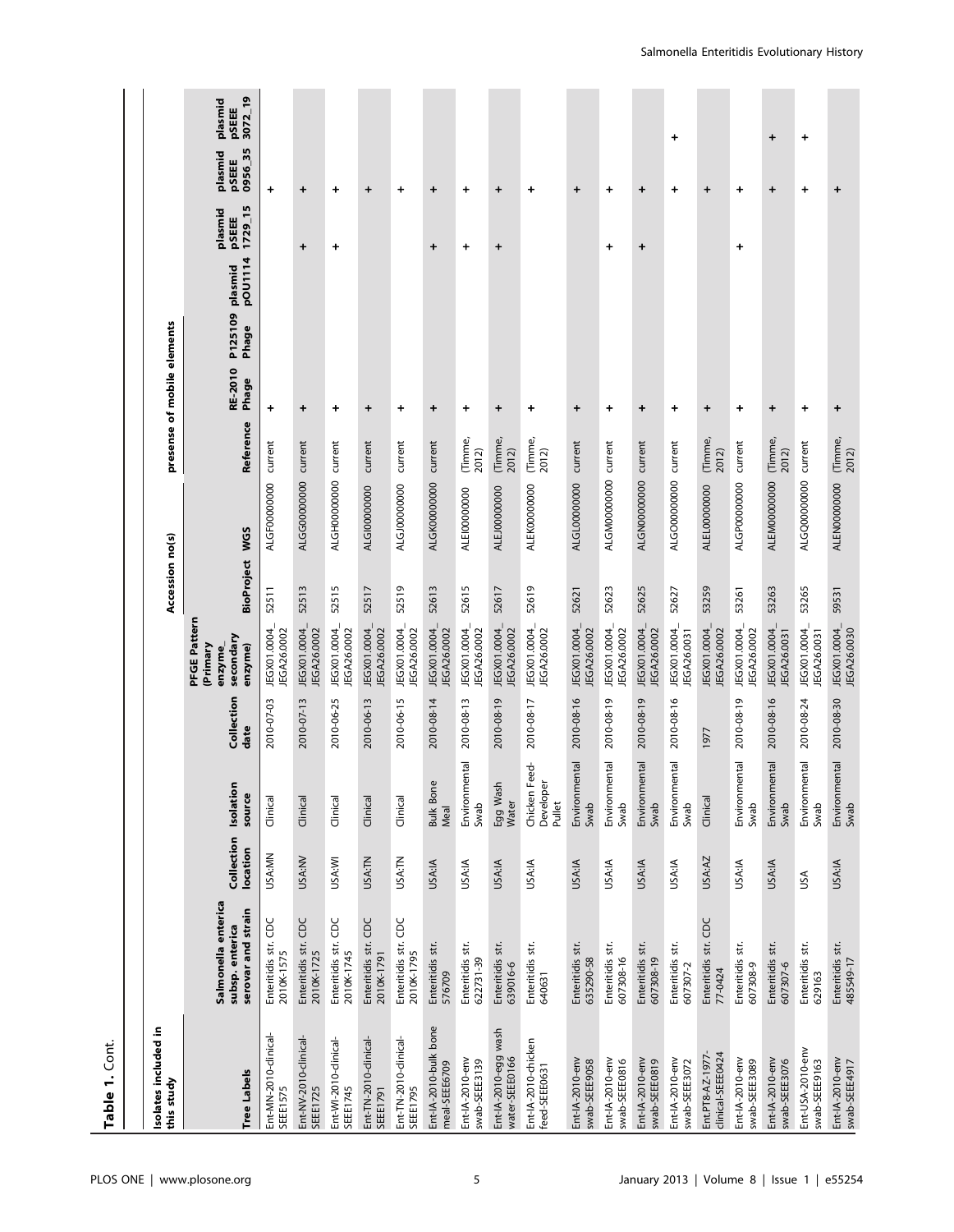| Table 1. Cont                                |                                                              |                        |                           |                    |                                                            |                 |                      |                             |                  |                  |                    |                             |                             |                             |
|----------------------------------------------|--------------------------------------------------------------|------------------------|---------------------------|--------------------|------------------------------------------------------------|-----------------|----------------------|-----------------------------|------------------|------------------|--------------------|-----------------------------|-----------------------------|-----------------------------|
|                                              |                                                              |                        |                           |                    |                                                            |                 |                      |                             |                  |                  |                    |                             |                             |                             |
| Isolates included in<br>this study           |                                                              |                        |                           |                    |                                                            | Accession no(s) |                      | presense of mobile elements |                  |                  |                    |                             |                             |                             |
| <b>Tree Labels</b>                           | Salmonella enterica<br>serovar and strain<br>subsp. enterica | Collection<br>location | Isolation<br>source       | Collection<br>date | PFGE Pattern<br>secondary<br>(Primary<br>enzyme)<br>enzyme | BioProject WGS  |                      | Reference                   | RE-2010<br>Phage | P125109<br>Phage | pOU1114<br>plasmid | 1729_15<br>plasmid<br>pSEEE | 0956_35<br>plasmid<br>pSEEE | 3072_19<br>plasmid<br>pSEEE |
| Ent-IA-2010-env<br>swab-SEEE6622             | Enteritidis str.<br>596866-22                                | <b>USA:IA</b>          | Environmental<br>Swab     | 2010-08-31         | JEGX01.0004<br>JEGA26.0002                                 | 59533           | ALEO00000000         | (Timme,<br>2012)            | $\ddot{}$        |                  |                    |                             | $\ddot{}$                   |                             |
| Ent-IA-2010-env<br>swab-SEEE6670             | Enteritidis str.<br>596866-70                                | USA:IA                 | ntal<br>Environme<br>Swab | 2010-08-31         | JEGX01.0004<br>JEGA26.0002                                 | 59535           | ALEP0000000          | (Timme,<br>2012)            | +                |                  |                    |                             | +                           |                             |
| Ent-IA-2010-env<br>swab-SEEE6426             | Enteritidis str.<br>629164-26                                | USA:IA                 | Environmental<br>Swab     | 2010-08-30         | JEGX01.0034_<br>JEGA26.0002                                | 59537           | ALEQ0000000          | (Timme,<br>2012)            | $\div$           |                  |                    |                             |                             |                             |
| Ent-IA-2010-env<br>swab-SEEE6437             | Enteritidis str.<br>629164-37                                | USA:IA                 | Environmental<br>Swab     | 2010-08-30         | JEGX01.0004_<br>JEGA26.0030                                | 59539           | ALERO000000          | (Timme,<br>2012)            | +                |                  |                    |                             | $\ddot{}$                   |                             |
| Ent-IA-2010-env<br>swab-SEEE7246             | Enteritidis str.<br>639672-46                                | <b>USA:IA</b>          | Environmental<br>Swab     | 2010-08-31         | JEGX01.0004_<br>JEGA26.0002                                | 59541           | ALES00000000         | (Timme,<br>2012)            | $\ddot{}$        |                  |                    |                             | +                           |                             |
| Ent-IA-2010-env<br>swab-SEEE7250             | Enteritidis str.<br>639672-50                                | USA:IA                 | Environmental<br>Swab     | 2010-08-31         | JEGX01.0004_<br>JEGA26.0002                                | 59543           | ALET00000000         | (Timme,<br>2012)            | +                |                  |                    |                             | +                           |                             |
| environment-SEEE151<br>Ent.PT8-ME-poultry    | Enteritidis str.<br>SE15-1                                   | USA:ME                 | Environment<br>Poultry    |                    | JEGX01.0004_<br>JEGA26.0002                                | 59987           | ALGR00000000         | current                     | $\ddot{}$        |                  |                    |                             | $\ddot{}$                   |                             |
| chicken-SEEEN202<br>Ent-USA-2004-            | Enteritidis str.<br><b>CVM N202</b>                          | USA                    | Chicken                   | 2004               | JEGX01.0004<br>JEGA26.0002                                 | 59989           | ALGS0000000          | current                     | $\ddot{}$        |                  |                    |                             | $\ddot{}$                   |                             |
| Ent-USA-1956-clinical-<br><b>SEEE3991</b>    | Enteritidis str. CDC<br>56-3991                              | <b>USA:TN</b>          | Clinical                  | 1956               | JEGX01.0004<br>JEGA26.0002                                 | 59991           | ALGT00000000         | current                     | $\ddot{}$        |                  |                    |                             | $\ddot{}$                   |                             |
| Ent-USA-1976-dinical-<br><b>SEEE3618</b>     | Enteritidis str. CDC<br>76-3618                              | USA:AZ                 | Clinical                  | 1976               | JEGX01.0004_<br>JEGA26.0002                                | 59993           | ALGU0000000          | current                     | $\ddot{}$        |                  |                    |                             | +                           |                             |
| Ent.PT8-IA-chicken<br>breast-SEEE1831        | Enteritidis str.<br>13183-1                                  | USA:IA                 | reast<br>Chicken Bı       |                    | JEGX01.0004_<br>JEGA26.0002                                | 59995           | ALGV00000000         | current                     | +                |                  |                    |                             | +                           |                             |
| Ent-USA-1981-SEEE2490                        | Enteritidis str. CDC<br>81-2490                              | USA:NJ                 | Clinical                  | 1981               | JEGX01.0004_<br>JEGA26.0002                                | 59997           | ALGW00000000 current |                             | +                |                  |                    |                             | +                           |                             |
| Ent-NC-SEEEL909                              | Enteritidis str.<br>SL909                                    | <b>USA:NC</b>          | $\blacksquare$            |                    | NA_NA                                                      | 59999           | ALGX0000000          | current                     | $\div$           |                  | +                  |                             | $\,{}^+$                    | + (partial)                 |
| Ent-NC-SEEEL913                              | Enteritidis str.<br>SL913                                    | <b>USA:NC</b>          | $\overline{\phantom{a}}$  | $\mathbf{I}$       | NA_NA                                                      | 60001           | ALGY0000000          | current                     | $\ddot{}$        |                  |                    |                             | $\ddot{}$                   |                             |
| Ent.PT8-RI-1977-clinical-<br>SEEE1427        | Enteritidis str. CDC<br>77-1427                              | <b>USA:RI</b>          | Clinical                  | 1977               | JEGX01.0004<br>JEGA26.0002                                 | 60069           | ALEU00000000         | (Timme,<br>2012)            | $\ddot{}$        |                  |                    |                             | $\ddot{}$                   |                             |
| Ent.PT8-SD-1977-clinical-<br>SEEE2659        | Enteritidis str. CDC<br>77-2659                              | USA:SD                 | Clinical                  | 1977               | JEGX01.0004_<br>JEGA26.0002                                | 60071           | ALEV00000000         | (Timme,<br>2012)            | +                |                  |                    |                             | +                           |                             |
| Ent.PT8-NB-1978-clinical-<br><b>SEEE1757</b> | Enteritidis str. CDC<br>78-1757                              | <b>USA:NE</b>          | Clinical                  | 1978               | JEGX01.0004_<br>JEGA26.0002                                | 60073           | ALEW00000000         | (Timme,<br>2012)            | $\div$           |                  |                    |                             | +                           |                             |
| Ent.PT8-NC-chicken-<br>SEEE5101              | Enteritidis str.<br>22510-1                                  | <b>USA:NC</b>          | Chicken                   | ï                  | JEGX01.0004_<br>JEGA26.0002                                | 60075           | ALEX00000000         | (Timme,<br>2012)            | $\ddot{}$        |                  |                    |                             | $\ddot{}$                   |                             |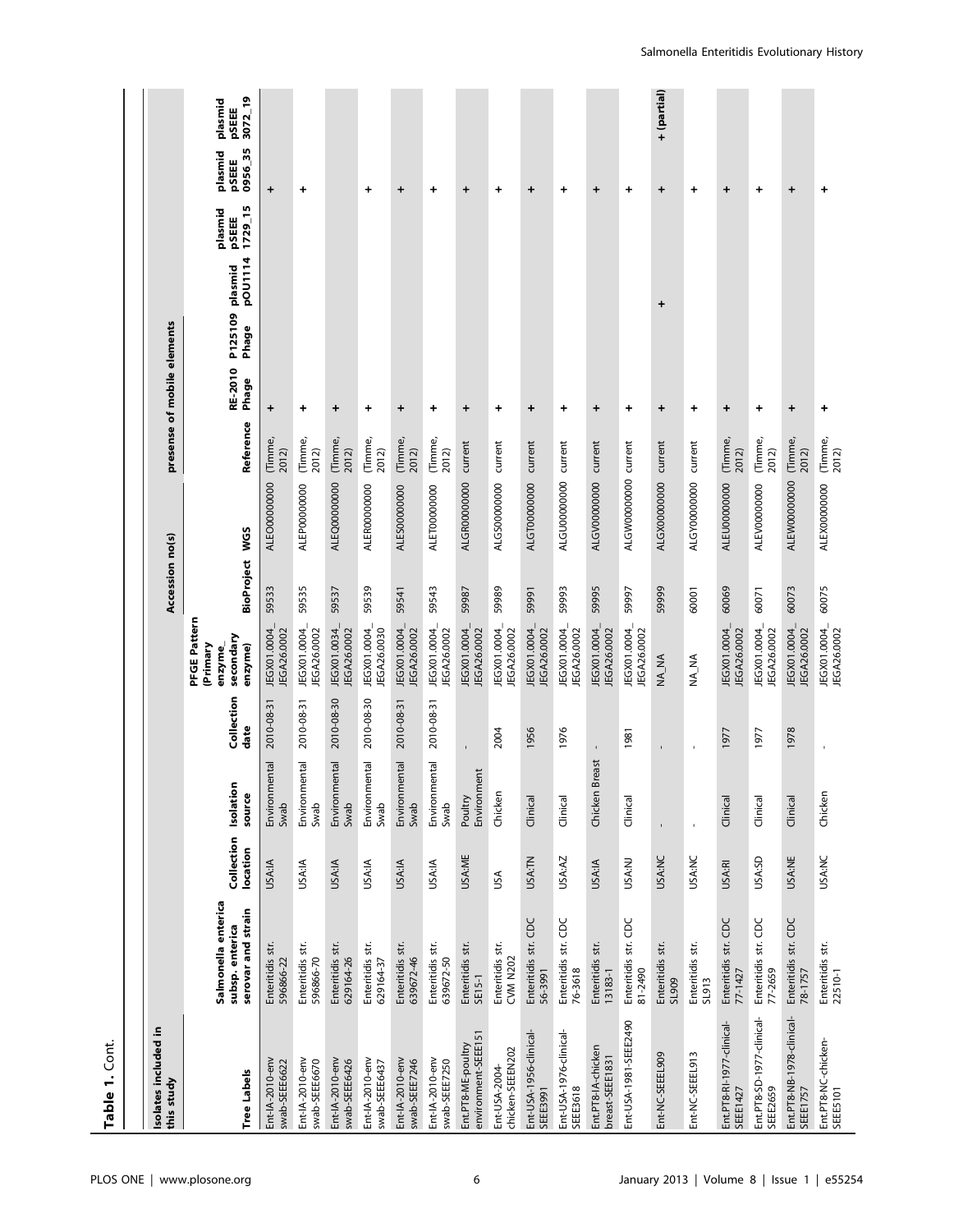| Table 1. Cont.                             |                                                              |                        |                             |                    |                                                            |                   |                      |                             |                   |                                        |                             |                             |                             |
|--------------------------------------------|--------------------------------------------------------------|------------------------|-----------------------------|--------------------|------------------------------------------------------------|-------------------|----------------------|-----------------------------|-------------------|----------------------------------------|-----------------------------|-----------------------------|-----------------------------|
|                                            |                                                              |                        |                             |                    |                                                            |                   |                      |                             |                   |                                        |                             |                             |                             |
| Isolates included in<br>this study         |                                                              |                        |                             |                    |                                                            | Accession no(s)   |                      | presense of mobile elements |                   |                                        |                             |                             |                             |
| <b>Tree Labels</b>                         | Salmonella enterica<br>serovar and strain<br>subsp. enterica | Collection<br>location | Isolation<br>source         | Collection<br>date | PFGE Pattern<br>secondary<br>(Primary<br>enzyme)<br>enzyme | <b>BioProject</b> | <b>WGS</b>           | Reference                   | RE-2010<br>Phage  | pOU1114<br>plasmid<br>P125109<br>Phage | 1729_15<br>plasmid<br>pSEEE | 0956_35<br>plasmid<br>pSEEE | 3072_19<br>plasmid<br>pSEEE |
| Ent-USA-1969-clinical-<br>SEEE4941         | Enteritidis str. CDC<br>69-4941                              | USA:NH                 | Clinical                    | 1969               | JEGX01.0004<br>JEGA26.0002                                 | 60509             | ALGZ0000000          | current                     | +                 |                                        |                             | +                           |                             |
| Ent-GA-SEEE8B1                             | Enteritidis str.<br>$8b-1$                                   | USA:GA                 | $\bar{1}$                   |                    | NA_NA                                                      | 60511             | ALEY0000000          | (Timme,<br>2012)            | $\ddot{}$         |                                        |                             | $\ddot{}$                   |                             |
| Ent-IA-2010-fresh shelled<br>eggs-SEEE7015 | Enteritidis str.<br>638970-15                                | <b>USA:IA</b>          | ΘÓ<br>Fresh Shelle<br>Eggs  | 2010-10-18         | JEGX01.0004_<br>JEGA26.0002                                | 61365             | ALHA00000000         | current                     | $\ddot{}$         |                                        | +                           | +                           |                             |
| Ent.PT2-IA-2001-clinical-<br>SEEE7927      | Enteritidis str.<br>17927                                    | USA:IA                 | Clinical                    | 2001-07-26         | JEGX01.0002<br>≸                                           | 62793             | ALHB00000000         | current                     |                   | $\qquad \qquad +$                      |                             | $\ddot{}$                   |                             |
| Ent.PT21-China-chicken-<br>SEEECHS4        | Enteritidis str.<br>CH <sub>S4</sub>                         | China                  | Chicken                     | $\mathbf{I}$       | NA_NA                                                      | 62795             | ALHC0000000          | current                     |                   | $\begin{array}{c} + \end{array}$       |                             |                             |                             |
| Ent.PT13a-IA-2001-<br>clinical-SEEE2558    | Enteritidis str.<br>22558                                    | USA:IA                 | Clinical                    | 2001-09-13         | JEGX01.0026_<br>$\frac{4}{2}$                              | 62797             | ALHD00000000 current |                             | $\div$            |                                        |                             |                             |                             |
| Ent-OH-2010-env<br>swab-SEEE2217           | Enteritidis str.<br>543463 22-17                             | USA:OH                 | intal<br>Environmer<br>Swab | 2010-09-27         | JEGX01.0004_<br>JEGA26.0002                                | 62799             | ALHE0000000          | current                     | $\ddot{}$         |                                        | $\ddot{}$                   | $\ddot{}$                   |                             |
| Ent-OH-2010-env<br>swab-SEEE4018           | Enteritidis str.<br>543463 40-18                             | USA:OH                 | Environmental<br>Swab       | 2010-09-27         | JEGX01.0007_<br>JEGA26.0002                                | 62801             | ALHF00000000         | current                     | $\ddot{}$         |                                        | $\ddot{}$                   | $\ddot{}$                   |                             |
| Ent-OH-2010-env<br>swab-SEEE6211           | Enteritidis str.<br>561362 1-1                               | USA:OH                 | Environmental<br>Swab       | 2010-09-23         | JEGX01.0004_<br>JEGA26.0002                                | 62803             | <b>ALHG00000000</b>  | current                     | +                 |                                        | +                           | +                           |                             |
| Ent-OH-2010-env<br>swab-SEEE4441           | Enteritidis str.<br>642044 4-1                               | USA:OH                 | Environmental<br>Swab       | 2010-09-23         | JEGX01.0004<br>JEGA26.0002                                 | 62805             | ALHH00000000 current |                             | $\ddot{}$         |                                        | +                           | +                           |                             |
| Ent-OH-2010-env<br>swab-SEEE4647           | Enteritidis str.<br>642046 4-7                               | USA:OH                 | Environmental<br>Swab       | 2010-10-18         | JEGX01.0034<br>JEGA26.0002                                 | 62807             | ALHI00000000         | current                     | $\qquad \qquad +$ |                                        | $\ddot{}$                   |                             |                             |
| Ent-OH-2010-env<br>swab-SEEE9845           | Enteritidis str.<br>648898 4-5                               | USA:OH                 | Environmental<br>Swab       | 2010-09-24         | JEGX01.0004_<br>JEGA26.0002                                | 62809             | ALHJ00000000         | current                     | $\ddot{}$         |                                        | $\ddot{}$                   | $\pmb{+}$                   |                             |
| Ent-OH-2010-env<br>swab-SEE9317            | Enteritidis str.<br>648899 3-17                              | USA:OH                 | Environmental<br>Swab       | 2010-09-27         | JEGX01.0004_<br>JEGA26.0002                                | 62811             | ALHK0000000          | current                     | $\ddot{}$         |                                        |                             | $\ddot{}$                   |                             |
| Ent-OH-2010-env<br>swab-SEEE0116           | Enteritidis str.<br>648900 1-16                              | USA:OH                 | Environmental<br>Swab       | 2010-09-27         | JEGX01.0007_<br>JEGA26.0002                                | 62813             | ALHL00000000         | current                     | +                 |                                        | +                           | +                           |                             |
| Ent-OH-2010-env<br>swab-SEEE1117           | Enteritidis str.<br>648901 1-17                              | USA:OH                 | Environmental<br>Swab       | 2010-09-27         | JEGX01.0004_<br>JEGA26.0002                                | 62815             | ALHM00000000 current |                             | $\ddot{}$         |                                        | $\ddot{}$                   | $\ddag$                     |                             |
| Ent-OH-2010-env<br>swab-SEEE1392           | Enteritidis str.<br>64890139-2                               | USA:OH                 | intal<br>Environme<br>Swab  | 2010-09-27         | JEGX01.0004_<br>JEGA26.0011                                | 62817             | ALHN00000000         | current                     | $\ddot{}$         |                                        |                             | +                           |                             |
| Ent-OH-2010-env<br>swab-SEEE0268           | Enteritidis str.<br>6489026-8                                | USA:OH                 | Environmental<br>Swab       | 2010-10-05         | JEGX01.0004<br>JEGA26.0149                                 | 62819             | ALHO00000000 current |                             | $\ddot{}$         |                                        | +                           | $\ddot{}$                   |                             |
| Ent-OH-2010-env<br>swab-SEEE0316           | Enteritidis str.<br>648903 1-6                               | USA:OH                 | Environmental<br>Swab       | 2010-10-05         | JEGX01.0004_<br>JEGA26.0002                                | 62821             | ALHP0000000 current  |                             | $\ddot{}$         |                                        | $\ddot{}$                   | $\ddot{}$                   |                             |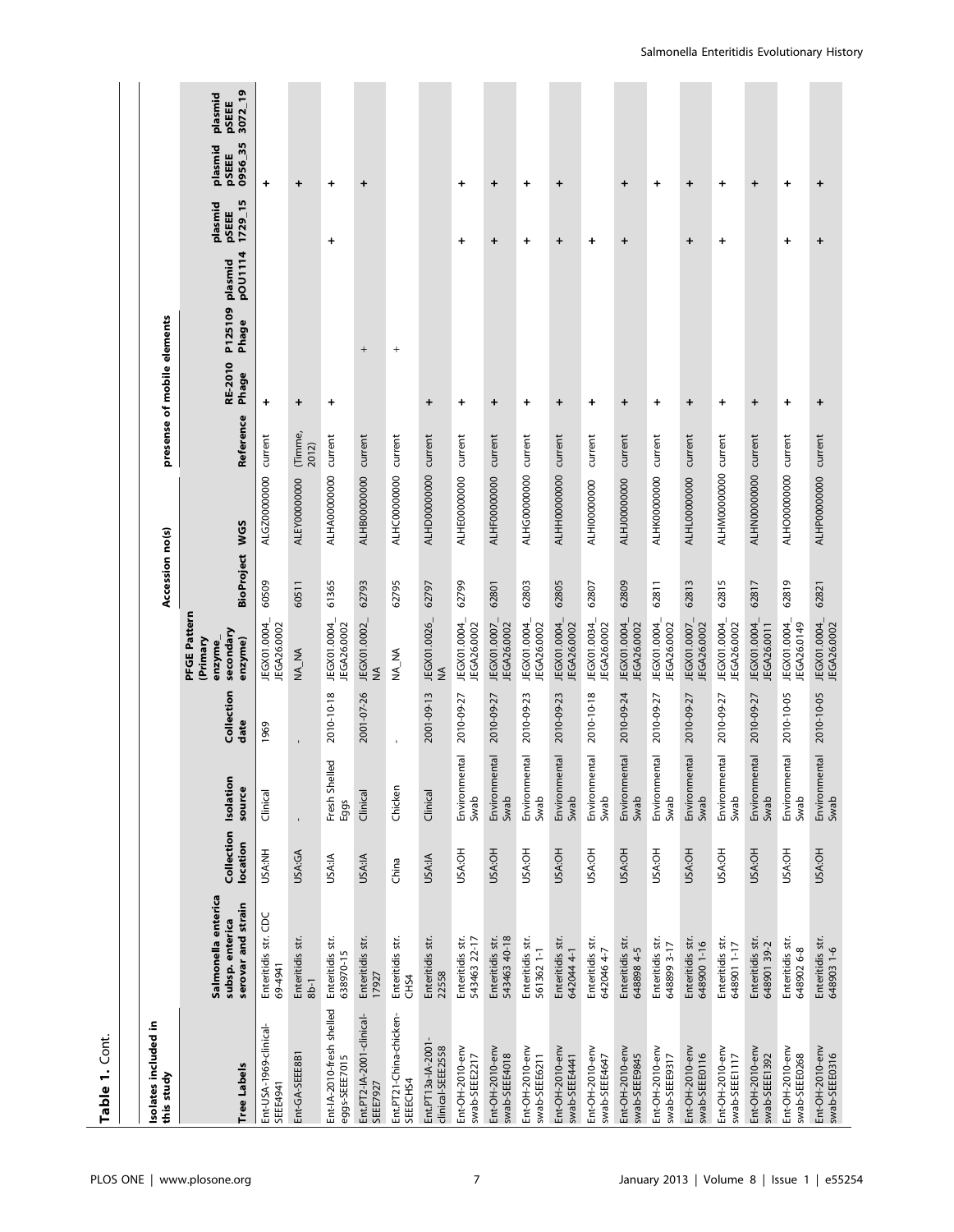| Isolates included in<br>this study      |                                                              |                        |                       |                    |                                                            | Accession no(s)   |                      | presense of mobile elements |                      |                  |                    |                             |                                  |                             |
|-----------------------------------------|--------------------------------------------------------------|------------------------|-----------------------|--------------------|------------------------------------------------------------|-------------------|----------------------|-----------------------------|----------------------|------------------|--------------------|-----------------------------|----------------------------------|-----------------------------|
| <b>Tree Labels</b>                      | Salmonella enterica<br>serovar and strain<br>subsp. enterica | Collection<br>location | Isolation<br>source   | Collection<br>date | PFGE Pattern<br>secondary<br>(Primary<br>enzyme)<br>enzyme | <b>BioProject</b> | <b>WGS</b>           | Reference                   | RE-2010<br>Phage     | P125109<br>Phage | pOU1114<br>plasmid | 1729_15<br>plasmid<br>pSEEE | 0956_35<br>plasmid<br>pSEEE      | 3072_19<br>plasmid<br>pSEEE |
| Ent-OH-2010-env<br>swab-SEEE0436        | Enteritidis str.<br>6489043-6                                | USA:OH                 | Environmental<br>Swab | 2010-10-05         | JEGX01.0004<br>JEGA26.0002                                 | 62823             | ALHQ00000000 current |                             | $\qquad \qquad +$    |                  |                    | $\ddot{}$                   | $\ddot{}$                        |                             |
| Ent-OH-2010-env<br>swab-SEEE5518        | Enteritidis str.<br>648905 5-18                              | USA:OH                 | Environmental<br>Swab | 2010-10-05         | JEGX01.0004_<br>JEGA26.0002                                | 62825             | ALEZ00000000         | (Timme,<br>2012)            | $\ddot{}$            |                  |                    |                             | +                                |                             |
| Ent-OH-2010-env<br>swab-SEEE1319        | Enteritidis str.<br>653049 13-19                             | USA:OH                 | Environmental<br>Swab | 2010-10-19         | JEGX01.0004<br>JEGA26.0002                                 | 62827             | ALHR00000000         | current                     | $\ddot{\phantom{1}}$ |                  |                    | $\ddot{}$                   | $\ddot{}$                        |                             |
| Ent-OH-2010-env<br>swab-SEEE1618        | Enteritidis str.<br>648901 6-18                              | USA:OH                 | Environmental<br>Swab | 2010-09-27         | JEGX01.0004_<br>JEGA26.0002                                | 62829             | ALFA00000000         | (Timme,<br>2012)            | $\ddot{}$            |                  |                    | $\ddot{}$                   | +                                |                             |
| Ent-OH-2010-env<br>swab-SEEE4481        | Enteritidis str.<br>642044 8-1                               | USA:OH                 | Environmental<br>Swab | 2010-09-23         | JEGX01.0004<br>JEGA26.0002                                 | 62831             | ALHS00000000         | current                     | $\ddot{}$            |                  |                    | +                           | $\ddot{}$                        |                             |
| Ent-OH-2010-env<br>swab-SEEE6297        | Enteritidis str.<br>561362 9-7                               | USA:OH                 | Environmental<br>Swab | 2010-09-23         | JEGX01.0004<br>JEGA26.0002                                 | 62833             | ALHT00000000         | current                     | $\ddot{}$            |                  |                    |                             | +                                |                             |
| Ent-OH-2010-env<br>swab-SEEE4220        | 543463 42-20<br>Enteritidis str.                             | USA:OH                 | Environmental<br>Swab | 2010-09-27         | JEGX01.0004<br>JEGA26.0002                                 | 62835             | ALHU00000000         | current                     | ÷                    |                  |                    | ÷                           | +                                |                             |
| Ent-OH-2010-env<br>swab-SEEE1616        | 648901 16-16<br>Enteritidis str.                             | USA:OH                 | Environmental<br>Swab | 2010-09-27         | JEGX01.0004_<br>JEGA26.0002                                | 62837             | ALHV00000000         | current                     | $\ddot{}$            |                  |                    | $\ddot{}$                   | $\ddot{}$                        |                             |
| Ent.PT13a-MD-1976-<br>clinical-SEEE2651 | Enteritidis str. CDC<br>76-2651                              | USA:MD                 | Clinical              | 1976               | JEGX01.0004_<br>JEGA26.0030                                | 63673             | ALHW00000000 current |                             | $\ddot{}$            |                  |                    |                             | $\begin{array}{c} + \end{array}$ |                             |
| Ent.PT13-MD-chicken<br>breast-SEEE3944  | Enteritidis str.<br>33944                                    | USA:MD                 | Chicken Breast        | $\blacksquare$     | JEGX01.0185_<br>JEGA26.0004                                | 63675             | ALHX00000000         | current                     | $\ddot{}$            |                  |                    |                             | +                                |                             |
| Pullorum-Brazil-SEEP9120                | Pullorum str.<br><b>ATCC 9120</b>                            |                        | r,                    | J.                 | <b>AN_NA</b>                                               | 66671             | AMYM00000000 current |                             |                      |                  |                    |                             |                                  |                             |
| Ent.PT8-PA-SEEE5621                     | Enteritidis str.<br>6.0562-1                                 | USA:PA                 | $\mathbf{I}$          | $\mathbf{I}$       | JEGX01.0004_<br>JEGA26.0002                                | 66681             | ALHZ00000000         | current                     | +                    |                  |                    |                             | +                                |                             |
| clinical-SEEE5646<br>Ent.PT8-TX-1950-   | Enteritidis str. CDC<br>50-5646                              | USA:TX                 |                       | 1950               | JEGX01.0004_<br>JEGA26.0002                                | 66683             | ALIA00000000         | current                     | $\ddot{}$            |                  |                    |                             | +                                |                             |
| Ent.PT8-NM-1981-<br>clinical-SEEE2625   | Enteritidis str. CDC<br>81-2625                              | USA:NM                 | Clinical              | 1981               | NA_NA                                                      | 72649             | ALIBOOOOOOOO         | current                     | $\ddot{}$            |                  |                    |                             | $\ddot{}$                        |                             |
| Ent.PT13a-MA-1962-<br>clinical-SEEE1976 | Enteritidis str. CDC<br>62-1976                              | USA:MA                 | Clinical              | 1962               | JEGX01.0004_<br>$\frac{4}{2}$                              | 72651             | ALIC00000000         | current                     | $\ddot{}$            |                  |                    |                             | $\ddot{}$                        |                             |
| clinical-SEEE3079<br>Ent.PT8-NJ-1950-   | Enteritidis str. CDC<br>50-3079                              | USA:NJ                 |                       | 1950               | NA_JEGA26.<br>0002                                         | 73685             | ALFB00000000         | (Timme,<br>2012)            | +                    |                  |                    |                             | +                                |                             |
| Ent.PT8-CA-1953-<br>turkey-SEEE3407     | Enteritidis str. CDC<br>53-407                               | USA:CA                 | Clinical              | 1953               | JEGX01.0004<br>$\leq$                                      | 77693             | ALID00000000         | current                     | +                    |                  |                    |                             | +                                |                             |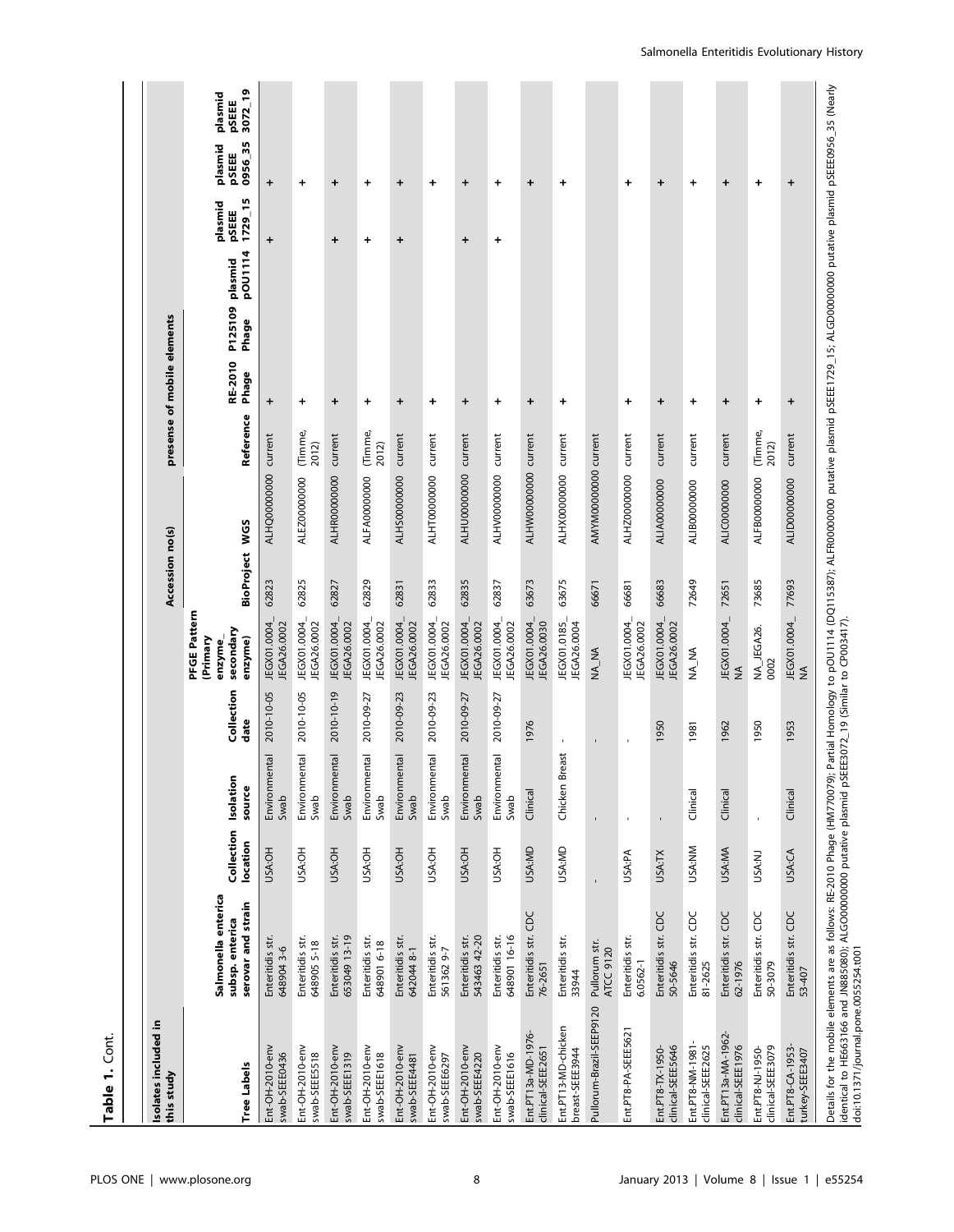

Figure 1. The number of assembled bases and N50 contig size listed for each of the sequenced isolates. Points are colored according to the phages and plasmids that were found in the sequencing results. doi:10.1371/journal.pone.0055254.g001

Each isolate was run on a quarter of a titanium plate that produced roughly 250,000 reads per draft genome resulting in an average genome coverage of about  $20 \times$ .

## Genome assembly and annotation

De novo assemblies were created for each S. Enteritidis isolate using the Roche Newbler run Assembly software (v. 2.6). All draft genomes were annotated using NCBI's Prokaryotic Genomes Automatic Annotation Pipeline (PGAAP, [51]). Comparison of the de novo assemblies against the complete genome for S. Enteritidis strain 125109 (GenBank accession: AM933172) using Mauve [52] identified several large contigs that did not map to the reference genome: phage RE-2010 (Accession: HM7700079), plasmid pOU1114 (Accession: DQ115387, strain SL909), plasmid from strain CDC\_2010K\_1729 (pSEEE1729\_15), plasmid from strain CDC 2010K-0956 (pSEEE0956 35), and plasmid from strain 607307-2 (pSEEE3072\_19). The reference sequence used for mapping reads was comprised of the complete S. Enteritidis genome (AM933172, which includes the P125109 phage) plus the 5 additional elements previously described.

#### Comparative genomic analysis

SNPs were identified by mapping the 454 reads to the reference genome using Roche Newbler runMapping software (v. 2.6). SNPs were defined as positions where one or more isolates differed from the reference sequence with coverage  $\geq 4 \times$  and with  $\geq 95\%$  of the reads containing the SNP, excluding insertions and deletions [indels] The alignments were then screened to find non-gap phylogenetically informative nucleotide positions (i.e. minor allele count  $\geq$ 2). The mapped consensus base for each isolate at the reference SNP positions were then concatenated in a multiple FASTA file for phylogenetic analysis. The maximum likelihood tree was constructed using GARLI [53] with 1000 bootstrap replicates. All GARLI analyses were performed with the default parameter settings and the GTR+F+I nucleotide substitution model. SNPs in single copy protein coding genes were identified using the same criteria by mapping the isolate reads to the annotated CDS regions in AM933172. Multiple alignments for genes with SNPs were created using the UCLUST [54] software package. There were 366 genes that met the SNP criteria that

were present in 95% or more of the 106 isolates. These 366 genes represent a conservative estimate of the set of variable genes as we have eliminated indels and CDS regions that could not be reliably predicted and annotated. A phylogenetic tree also was built with TNT [55] and characters were optimized onto the tree to assess character evolution for several of the critical nodes on the tree associated with the outbreak implicated farm isolates [56] as well as for identifying SNPs specific to S. Enteritidis.

Phylogenetic analyses of the clonal S. Enteritidis data set including multiple outgroups were performed on the concatenated informative SNP matrix described above. Approximately 99% of the sites in the 5MB Salmonella genomes are phylogenetically uninformative (i.e. showing no differences that provide clustering information) and eliminating them dramatically reduces computation time and memory requirements. Additional, phylogenetic analyses were performed on the set of 366 concatenated genes containing informative SNPs.

#### Accessions

Whole genome shotgun accessions (WGS), bioproject accession numbers are listed in Table 1.

#### Results

#### Genome size, order and conservation

New draft genomes are provided for 110 Salmonella isolates including 106 S. Enteritidis, and four closely related outgroups, two S. Dublin and one each of S. Gallinarum, and S. Gallinarum biovar Pullorum (Table 1). While synteny and genome organization were largely stable among these isolates, genome size differences were observed due to variation in the presence or absence of several phages and plasmids including phage RE-2010 [57], phage P125109 [11], plasmid pOU1114 [58], and several newly observed plasmid mobile elements pSEEE1729\_15, pSEEE0956\_35 and pSEEE3072\_19 (Figs. 1 and 2, Table 1). One of these, pOU1114, is a newly finished complete plasmid known from partial data to reside within S. Enteritidis and its close relative S. Dublin. pSEEE3072\_19 is closely related to the previously characterized S. Enteritidis plasmid pSENV [59]. Presence or absence of mobile elements in S. Enteritidis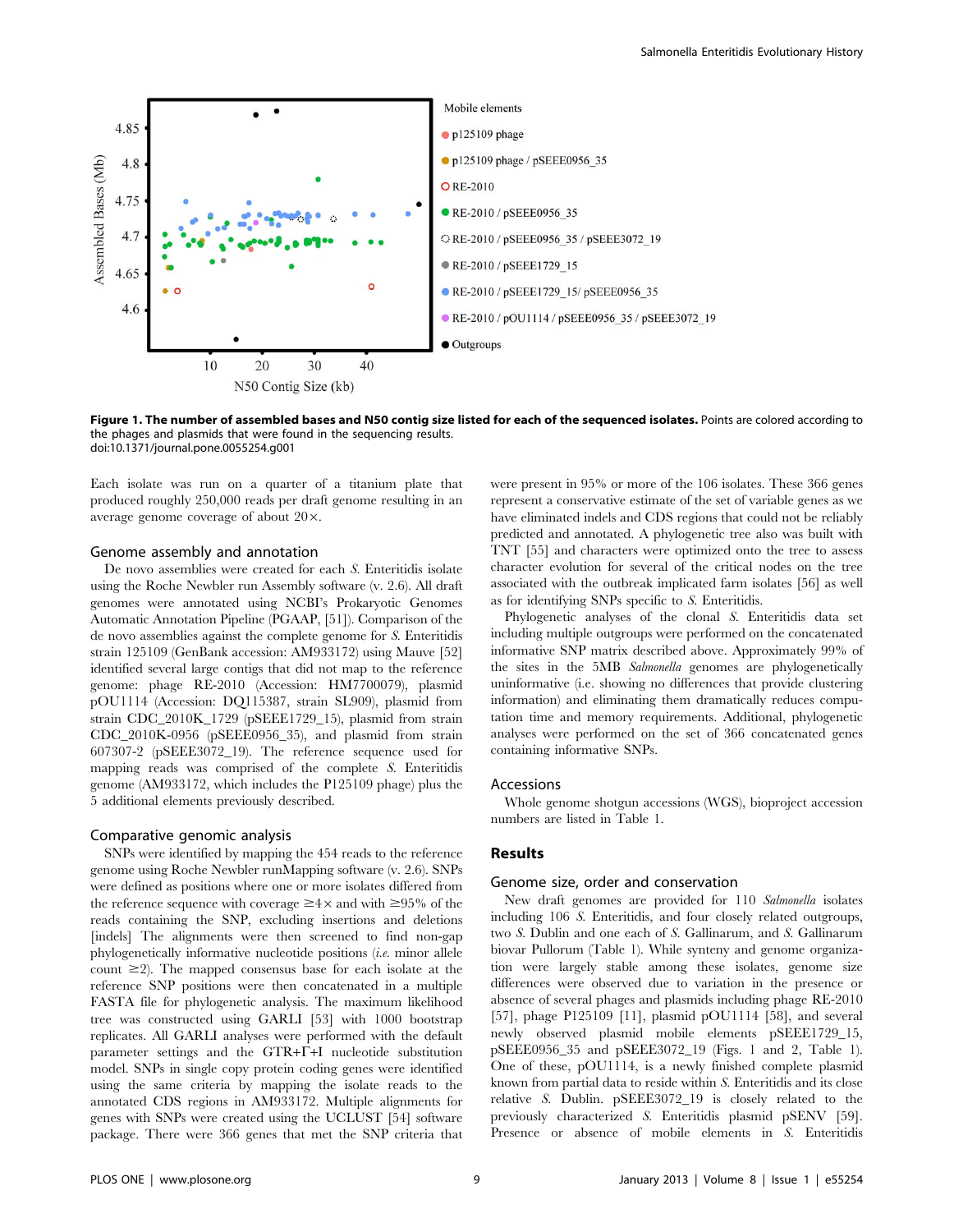

Figure 2. Circle plot showing general conservation of synteny among PFGE pattern JEGX01.0004 of Salmonella Enteritidis, with phage and plasmid differences listed for 9 representative isolates. doi:10.1371/journal.pone.0055254.g002

contributed to a genome size ranging from 4.6 to 4.9 mbp, with S. Dublin being relatively larger  $(\sim 4.9 \text{ mbp})$  and S. Gallinarum smaller (4.55 mbp) when compared to the S. Enteritidis genomes collected here. A bimodal split centered on 4.7 mbp was noted, which largely corresponds to mobile elements that partition predictably between phylogenetic lineages (Table 1, Figures 1, 3).

# Most clinical isolates are phylogenetically close to isolates from two egg farms

A set of 106 ecologically diverse food, environmental, and clinical S. Enteritidis strain isolates, associated with the time period surrounding the 2010 egg contamination event, were included for whole genome sequencing. Strains with expanding diversity and representing three important levels for comparison were included in the analysis. The first group of 60 strains represented a highly homogeneous set of environmental, farm, food, and clinical S. Enteritidis isolates sharing a common PFGE pattern and temporally associated with the 2010 egg contamination event.

The second tier of 30 strains included a set of historical environmental, food, and clinical S. Enteritidis isolates that retained identical or highly similar PFGE patterns but were unassociated with the 2010 egg contamination event, unrelated in time, location or isolation source. Finally, the last group of 16 isolates was also unrelated to the 2010 egg event and included a series of S. Enteritidis strains with more diverged PFGE patterns and phage types away from the 2010 egg S. Enteritidis isolates. These strains served largely as genetic references, effectively allowing for a testing of the phylogenetic monophyly of the 2010 egg-associated S. Enteritidis isolates. As an example, these isolates include other phage types such as PT4, PT23, PT14b, and PT1 and date back over 50 years in time.

Phylogenetic analysis of these genomes revealed several interesting observations. First, the S. Enteritidis PFGE Pattern JEGX01.0004 plus related strains and strains with similar PFGE patterns formed a monophyletic group distinct from other neighboring serovars S. Dublin, S. Gallinarum, and S. Gallinarum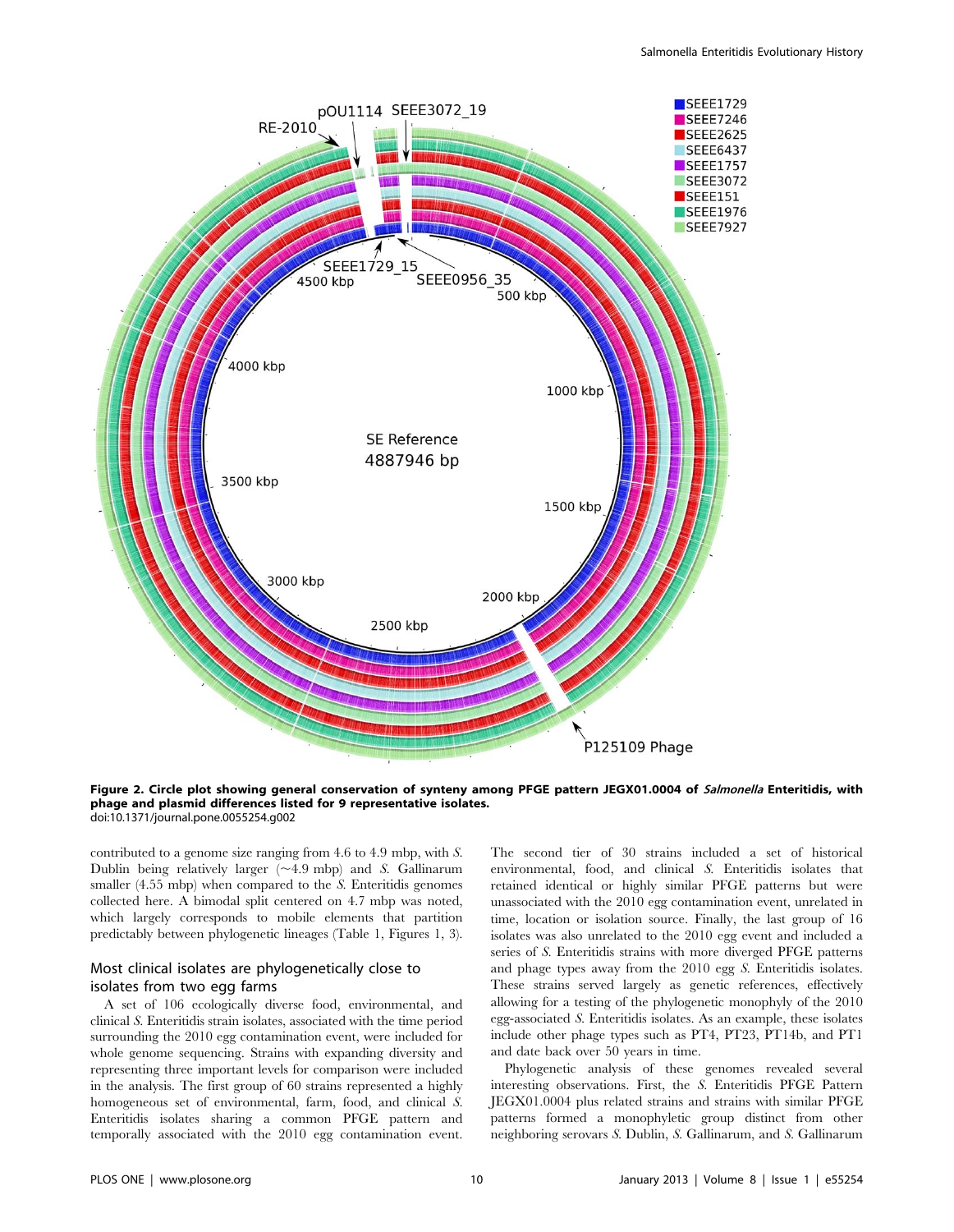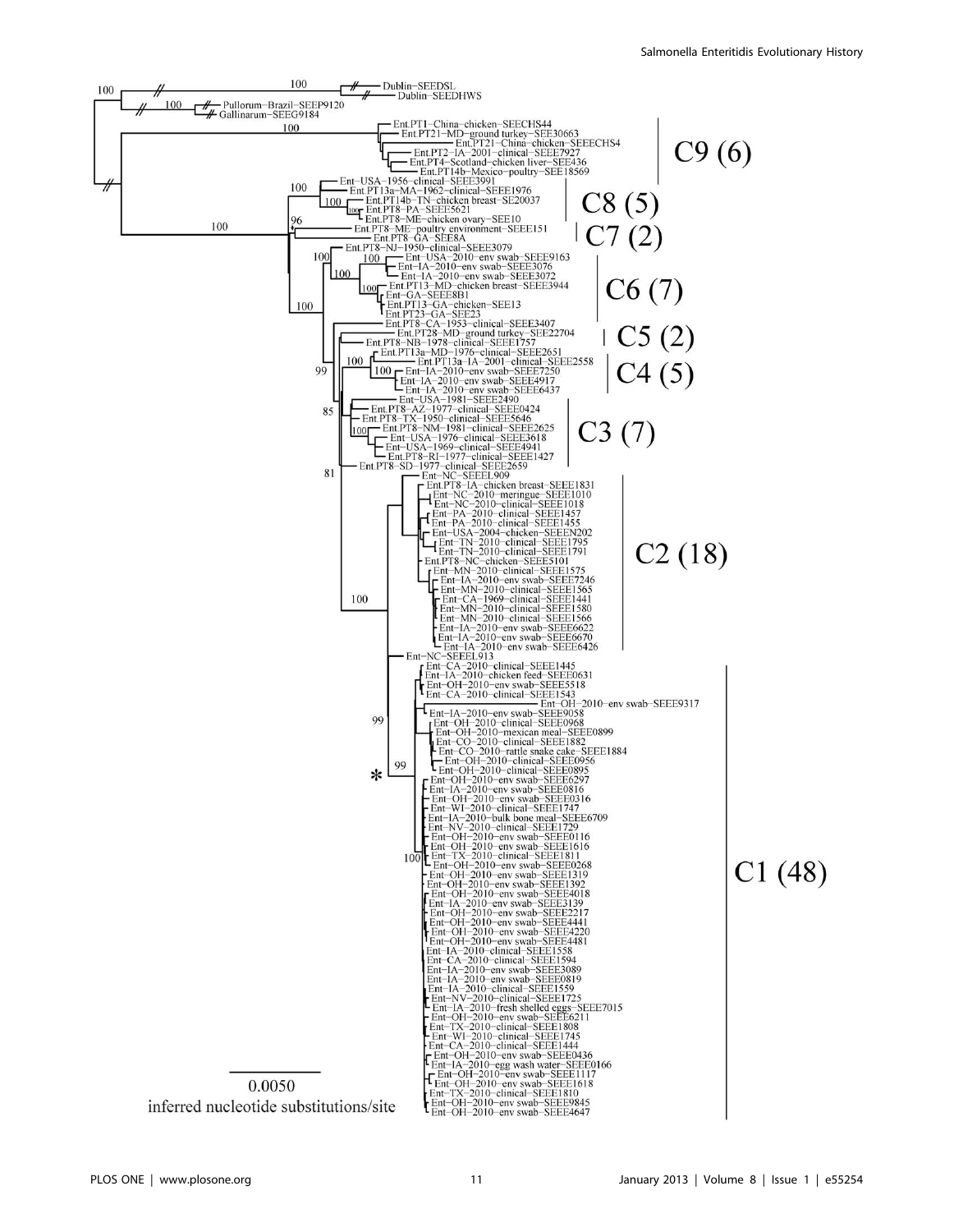Figure 3. Phylogenetic tree based on the maximum-likelihood method implemented in GARLI. Numbers associated with branches represent the percent of 1000 bootstrap replicates supporting the major clades C1 through C9. Acquisition of ALFR00000000 putative plasmid pSEEE1729\_15 is defined by a star at the base of C1. doi:10.1371/journal.pone.0055254.g003

biovar Pullorum. Previous comparative genomics studies [12,14– 17] have shown that S. Enteritidis, S. Dublin, S. Gallinarum biovar Pullorum and S. Gallinarum form a natural group, a finding supported by our results. Second, within S. Enteritidis, nine lineages were defined from the tree (Figure 3). Genetic diversity between different serovars included thousands of differences while variability between the nine lineages of S. Enteritidis labeled C1– C9, ranged only in the order of 100 to 600 nucleotide changes. Within lineage variation was usually less than 100 bp with the exception of lineage C7 which had over 200 bp of intra-clade variability (Table 2).

Among the isolates compared, results for clinical isolates sorted into each of the major lineages (Clades C1, C2, C3 and C5, Figure 3) with most falling into clades C1 and C2. It is noteworthy that no apparent increase in substitutions was observed for the isolates that passed through patients compared to their environmental clones. If there was an increase or expansion in genetic diversity among the clinical isolates studied, compared to other food and environmental S. Enteritidis collected in relation to the 2010 egg event, one would expect observed genetic diversity to have been expressed as increased or longer branch lengths among the terminal tree nodes leading to the 2010 clinical isolates in the tree. In general, this was not observed. Albeit, several clinical isolates (i.e., SEEE9845 and SEEE4647 both from Ohio) reflect the accumulation of just a few additional SNPs in the tree as their terminal branches project slightly from the base of the 2010 egg isolates in clade 1. However, comparable subtle genetic variations among environmental and egg isolates were also noted as well in the tree indicating that no additional or overt pressure to change was applied *in vivo* for the clinical strains included here among the 2010 egg and environmental isolates. For example, environmental isolates from Ohio (e.g., SEEE1117 and SEEE1618), also in clade 1, vary comparably in their branch lengths to the aforementioned clinical isolates.

Clades C7, C8 and C9 contained a diversity of isolates from unrelated and historical freezer stocks that were not connected to the large shell egg outbreak (Table 1). Additionally, environmental S. Enteritidis isolates taken from Farm 1 were found in clades C6 and C1, while environmental S. Enteritidis isolates from Farm 2 were observed in Clades C4, C2 and one isolate in C1. It is important to note that in our S. Enteritidis strain tree presented here, the phylogenomic data sort in a largely hierarchical fashion. That is, isolates associated with the 2010 S. Enteritidis egg event do cluster most closely together with additional SNP diversity providing higher resolution for related strains within the contamination event. Additionally, nearly all of the reference isolates retaining common PFGE patterns but unassociated with the egg event sort adjacent to but outside of the 2010 S. Enteritidis egg, clinical, and farm swarm of isolates. Surprisingly, however, several of these genetically similar S. Enteritidis reference strains lacking any temporal relatedness to the 2010 egg event do partition with other egg isolates. One S. Enteritidis isolate from 2004, for example, formed a sub-clade with two clinical isolates from Tennessee within the larger clade 2 in the genome tree (Figure 3). Also in clade 2, a historical S. Enteritidis isolate from California (1441) sorted closely with two S. Enteritidis clinical isolates from Minnesota collected from 2010 and during the egg event. The substantial number of SNPS that partition strains within S. Enteritidis clades 1 and 2 and examples of phylogenetic homogeneity may point to additional source reservoirs of S. Enteritidis contamination during the 2010 egg event.

It is important to note that many S. Enteritidis strains with common phage-types are polyphyletic (do not sort into a single group) in the whole-genome sequence tree. S. Enteritidis strains designated as PT8, for example, are phylogenetically distributed across clades 1, 2, 3, 5, 6, 7, and 8 suggesting that despite retaining this common phenotypic feature, phage types are phylogenetically distinct and diverged among their genome sequences. This observation is not unexpected [9] given the intrinsic horizontal movement of phage restriction across diverged strains of S. enterica.

#### Genetic variation defining S. Enteritidis

More than 50 genes vary with SNPs that define S. Enteritidis separately from the outgroups compared in this study (Table 3). For example, the multicopper oxidase gene, (cueO, locus tag SEN0173), represents one gene with numerous genetic signatures unique to S. Enteritidis strains. This gene and protein alignment show a dozen SNP differences and three amino acid differences

|  | Table 2. Pairwise SNP distances+/-SD between major lineages identified in the phylogenetic tree (C = clade). |  |  |  |
|--|--------------------------------------------------------------------------------------------------------------|--|--|--|
|  |                                                                                                              |  |  |  |

| <b>Pairwise SNP distances</b> |                |                |                |                |                |                |                |          |        |
|-------------------------------|----------------|----------------|----------------|----------------|----------------|----------------|----------------|----------|--------|
|                               | C <sub>1</sub> | C <sub>2</sub> | C <sub>3</sub> | C <sub>4</sub> | C <sub>5</sub> | C <sub>6</sub> | C <sub>7</sub> | C8       | C9     |
| cı                            | 30(2)          |                |                |                |                |                |                |          |        |
| c <sub>2</sub>                | 122(10)        | 32(2)          |                |                |                |                |                |          |        |
| cз                            | 172 (9)        | 162 (10)       | 72(5)          |                |                |                |                |          |        |
| $ c_4 $                       | 201(12)        | 200(14)        | 145(11)        | 63(8)          |                |                |                |          |        |
| C5                            | 176 (8)        | 175 (10)       | 122(8)         | 152 (9)        | 117(8)         |                |                |          |        |
| C6                            | 212(11)        | 209(13)        | 155(11)        | 187(11)        | 160(9)         | 58 (6)         |                |          |        |
| C7                            | 272 (12)       | 270 (13)       | 215(9)         | 246 (12)       | 216(8)         | 225(8)         | 205(15)        |          |        |
| c8                            | 253(10)        | 252(14)        | 199 (8)        | 229(12)        | 199 (10)       | 208(7)         | 205(10)        | 73 (6)   |        |
| C9                            | 546 (17)       | 542 (20)       | 487 (19)       | 518 (15)       | 493 (18)       | 550 (20)       | 495 (16)       | 479 (18) | 79 (6) |

doi:10.1371/journal.pone.0055254.t002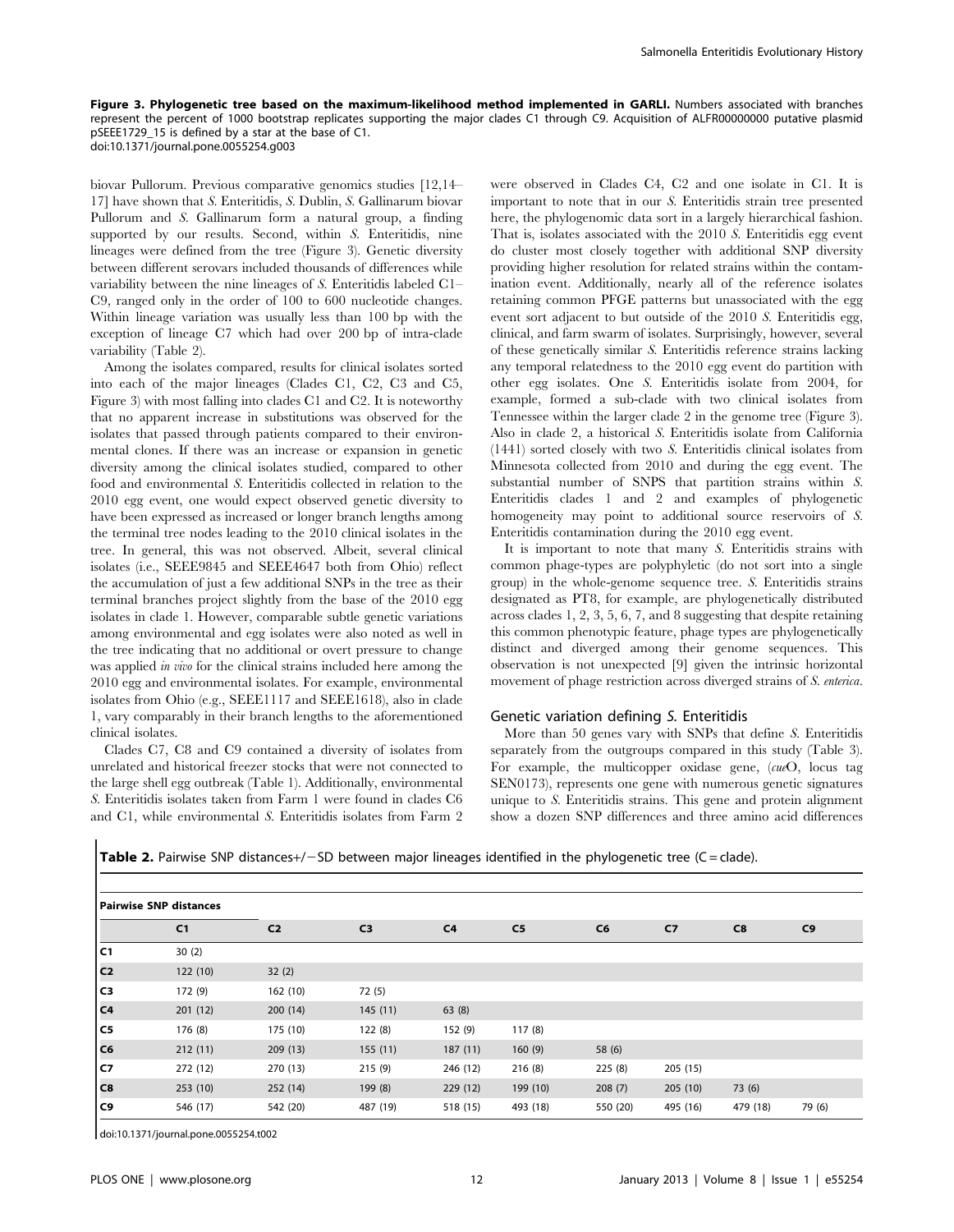Table 3. Variable genes observed that may define the serotype Salmonella Enteritidis.

|           |                   | Variable genes observed that may define Salmonella Enteritidis. |      |                            |           |                     |                |                |                                                                                                                                                              |
|-----------|-------------------|-----------------------------------------------------------------|------|----------------------------|-----------|---------------------|----------------|----------------|--------------------------------------------------------------------------------------------------------------------------------------------------------------|
| Number    | Gene<br>Alignment | Protein<br>Alignment                                            |      | <b>NT</b><br>Nt Pos Change | AA<br>Pos | AA<br>Change        | Gene<br>Symbol | Locus<br>Tag   | <b>ReBlasted translated</b><br>proteins from Next Gen Data<br>against NCBI - Feature<br><b>Matches</b>                                                       |
| -1        | 10_input.aln      | 10_protein.fas                                                  | 1995 | $T\rightarrow G$           | 665       | $S \rightarrow R$   | bcfC           | <b>SEN0022</b> | ref YP_002242189.1  fimbrial<br>usher protein [Salmonella<br>enterica subsp. enterica serovar<br>Enteritidis str. P125109]<br>Length = $873$                 |
| $\vert$ 2 | 1014_input.aln    | 1014_protein.fas                                                | 149  | $C \rightarrow T$          | 50        | $P\rightarrow L$    | ppiA           | SEN3299        | ref YP_002245364.1  peptidyl-<br>prolyl cis-trans isomerase A<br>[Salmonella enterica subsp.<br>enterica serovar Enteritidis str.<br>P125109] Length = 190   |
| 3         | 11_input.aln      | 11_protein.fas                                                  | 1078 | $G \rightarrow A$          | 360       | $A \rightarrow T$   | mrcA           | SEN3319        | ref YP_002245384.1 <br>peptidoglycan synthetase<br>[Salmonella enterica subsp.<br>enterica serovar Enteritidis str.<br>P125109] Length = 858                 |
| 4         | 1103_input.aln    | 1103_protein.fas                                                | 263  | $G \rightarrow A$          | 88        | $R \rightarrow H$   | SeD_A0525      | SeD_A0525      | ref YP_002214434.1  primosomal<br>replication protein N"<br>[Salmonella enterica subsp.<br>enterica serovar Dublin str.<br>CT_02021853]<br>ref ZP_09767739.1 |
| 5         | 1126_input.aln    | 1126_protein.fas                                                | 184  | A→G                        | 62        | $\mapsto$ V         | SEN2582        | SEN2582        | ref YP_002244660.1  hypothetical<br>protein SEN2582 [Salmonella<br>enterica subsp. enterica serovar<br>Enteritidis str. P125109]<br>Length $= 151$           |
| 6         | 1174_input.aln    | 1174_protein.fas                                                | 332  | $G \rightarrow A$          | 111       | $R \rightarrow H$   | folK           | <b>SEN0188</b> | ref YP_002242350.1  2-amino-4-<br>hydroxy-6-<br>hydroxymethyldihydropteridine<br>pyrophosphokinase str. P125109]<br>Length $= 159$                           |
| 17        | 1195_input.aln    | 1195_protein.fas                                                | 22   | G→A                        | 8         | V→M                 | safD           | SEN0284        | ref YP_002242438.1  fimbrial<br>structural subunit [Salmonella<br>enterica subsp. enterica serovar<br>Enteritidis str. P125109]<br>Length $= 156$            |
| 8         | 122_input.aln     | 122_protein.fas                                                 | 899  | $C \rightarrow T$          | 300       | $A \rightarrow V$   | prpD           | <b>SEN0353</b> | ref YP_002242503.1  2-<br>methylcitrate dehydratase<br>[Salmonella enterica subsp.<br>enterica serovar Enteritidis str.<br>P125109] Length = 483             |
| 9         | 1256_input.aln    | 1256_protein.fas                                                | 263  | $T\rightarrow C$           | 88        | $V \rightarrow A$   | ygdK           | <b>SEN2829</b> | ref YP_002244901.1  hypothetical<br>protein SEN2829 [Salmonella<br>enterica subsp. enterica serovar<br>Enteritidis str. P125109]<br>Length $= 147$           |
| 10        | 1314_input.aln    | 1314_protein.fas                                                | 262  | $G/T \rightarrow A$        | 88        | $N/Y \rightarrow D$ | <b>SEN2998</b> | <b>SEN2998</b> | ref YP_002245065.1  hypothetical<br>protein SEN2998 [Salmonella<br>enterica subsp. enterica serovar<br>Enteritidis str. P125109]<br>Length = $136$           |
| 11        | 1335_input.aln    | 1335_protein.fas                                                | 8    | $G \rightarrow A$          | 3         | $Q \rightarrow R$   | <b>SEN0986</b> | <b>SEN0986</b> | ref YP_002243115.1  hypothetical<br>protein SEN0986 [Salmonella<br>enterica subsp. enterica serovar<br>Enteritidis str. P125109]<br>Length $= 131$           |
| 12        | 1345_input.aln    | 1345_protein.fas                                                | 227  | $A \rightarrow -/G$        | 76        | $E \rightarrow -/G$ | sirC           | SEN1265        | ref YP_002243370.1 <br>transcriptional regulator<br>[Salmonella enterica subsp.<br>enterica serovar Enteritidis str.<br>P125109] Length = 129                |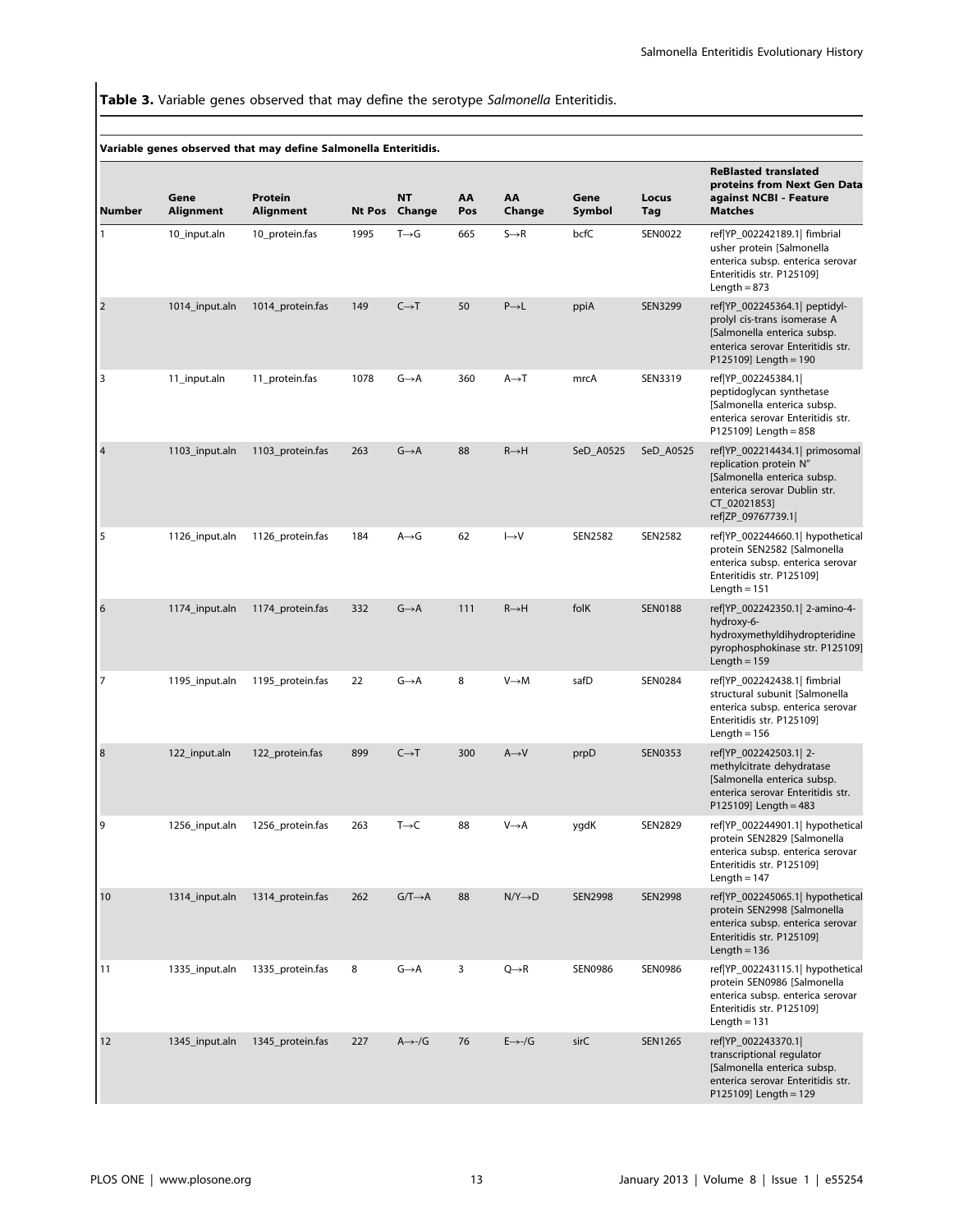|        |                   | Variable genes observed that may define Salmonella Enteritidis. |     |                            |                |                      |                |                |                                                                                                                                                          |
|--------|-------------------|-----------------------------------------------------------------|-----|----------------------------|----------------|----------------------|----------------|----------------|----------------------------------------------------------------------------------------------------------------------------------------------------------|
| Number | Gene<br>Alignment | Protein<br>Alignment                                            |     | <b>NT</b><br>Nt Pos Change | ΑА<br>Pos      | AA<br>Change         | Gene<br>Symbol | Locus<br>Tag   | <b>ReBlasted translated</b><br>proteins from Next Gen Data<br>against NCBI - Feature<br><b>Matches</b>                                                   |
| 13     | 1439_input.aln    | 1439_protein.fas                                                | 11  | $A \rightarrow G$          | $\overline{4}$ | $H \rightarrow R$    | trpR           | SEN4339        | ref YP_002246355.1  Trp operon<br>repressor [Salmonella enterica<br>subsp. enterica serovar Enteritidis<br>str. P125109] Length = 108                    |
| 14     | 1450 input.aln    | 1450_protein.fas                                                | 11  | $T\rightarrow G$           | $\overline{4}$ | $\mapsto$ S          | sugE           | STY4698        | ref NP_458777.1  quaternary<br>ammonium compound-<br>resistance protein SugE<br>[Salmonella enterica subsp.<br>enterica serovar Typhi str. CT18]         |
| 15     | 1504_input.aln    | 1504_protein.fas                                                | 55  | $G/\rightarrow A$          | 19             | $A \rightarrow T$ /- | <b>SEN0159</b> | SEN0159        | ref YP_002242321.1  hypothetical<br>protein SEN0159 [Salmonella<br>enterica subsp. enterica serovar<br>Enteritidis str. P125109]<br>Length = $94$        |
| 16     | 189_input.aln     | 189_protein.fas                                                 | 346 | $C \rightarrow T$          | 116            | $H \rightarrow Y$    | dinF           | SEN4007        | >ref YP 002246043.1  DNA-<br>damage-inducible SOS response<br>protein [Salmonella enterica<br>subsp. enterica serovar Enteritidis<br>str. P125109]       |
| 17     | 208_input.aln     | 208_protein.fas                                                 | 110 | $G \rightarrow T$          | 37             | $R \rightarrow L$    | tilS           | SeD_A0258      | ref YP_002214197.1  tRNA(Ile)-<br>lysidine synthetase [Salmonella<br>enterica subsp. enterica serovar<br>Dublin str. CT 02021853]<br>ref ZP_09762840.1   |
| 18     | 245_input.aln     | 245_protein.fas                                                 | 164 | $C \rightarrow T$          | 55             | $A \rightarrow V$    | argD           | SEN3295        | ref YP_002245360.1  bifunctional<br>N-succinyldiaminopimelate-<br>aminotransferase/acetylornithine<br>transaminase protein str.<br>P125109] Length = 405 |
| 19     | 304_input.aln     | 304_protein.fas                                                 | 292 | $G \rightarrow A$          | 98             | $D \rightarrow N$    | gldA           | <b>SEN3354</b> | ref YP_002245419.1  glycerol<br>dehydrogenase [Salmonella<br>enterica subsp. enterica serovar<br>Enteritidis str. P125109]<br>Length = $369$             |
| 20     | 305_input.aln     | 305_protein.fas                                                 | 128 | $C \rightarrow T$ /-       | 43             | $P \rightarrow L$ /- | phnT           | SEN0410        | ref YP_002242560.1  2-<br>aminoethylphosphonate<br>transporter ATP-binding protein<br>str. P125109] Length = 369                                         |
| 21     | 310_input.aln     | 310_protein.fas                                                 | 694 | $G \rightarrow A$          | 232            | $D \rightarrow N$    | yhcG           | SEN3165        | ref YP_002245231.1  hypothetical<br>protein SEN3165 [Salmonella<br>enterica subsp. enterica serovar<br>Enteritidis str. P125109]<br>Length $=$ 367       |
| 22     | 312_input.aln     | 312_protein.fas                                                 | 70  | $G \rightarrow A$          | 24             | $D\rightarrow N$     | SPAB_05003     | SPAB_05003     | ref YP_001591127.1  hypothetical<br>protein SPAB_05003 [Salmonella<br>enterica subsp. enterica serovar<br>Paratyphi B str. SPB7]<br>Length $=$ 366       |
| 23     | 32_input.aln      | 32_protein.fas                                                  | 103 | $G \rightarrow A$          | 35             | $D\rightarrow N$     | <b>SEN3501</b> | SEN3501        | ref YP_002245567.1  hypothetical<br>protein SEN3501 [Salmonella<br>enterica subsp. enterica serovar<br>Enteritidis str. P125109]<br>Length = $651$       |
| 24     | 340_input.aln     | 340_protein.fas                                                 | 416 | $G \rightarrow A$          | 139            | $G \rightarrow D$    | SEN4316        | SEN4316        | ref YP_002246331.1  hypothetical<br>protein SEN4316 [Salmonella<br>enterica subsp. enterica serovar<br>Enteritidis str. P125109]<br>Length $=$ 354       |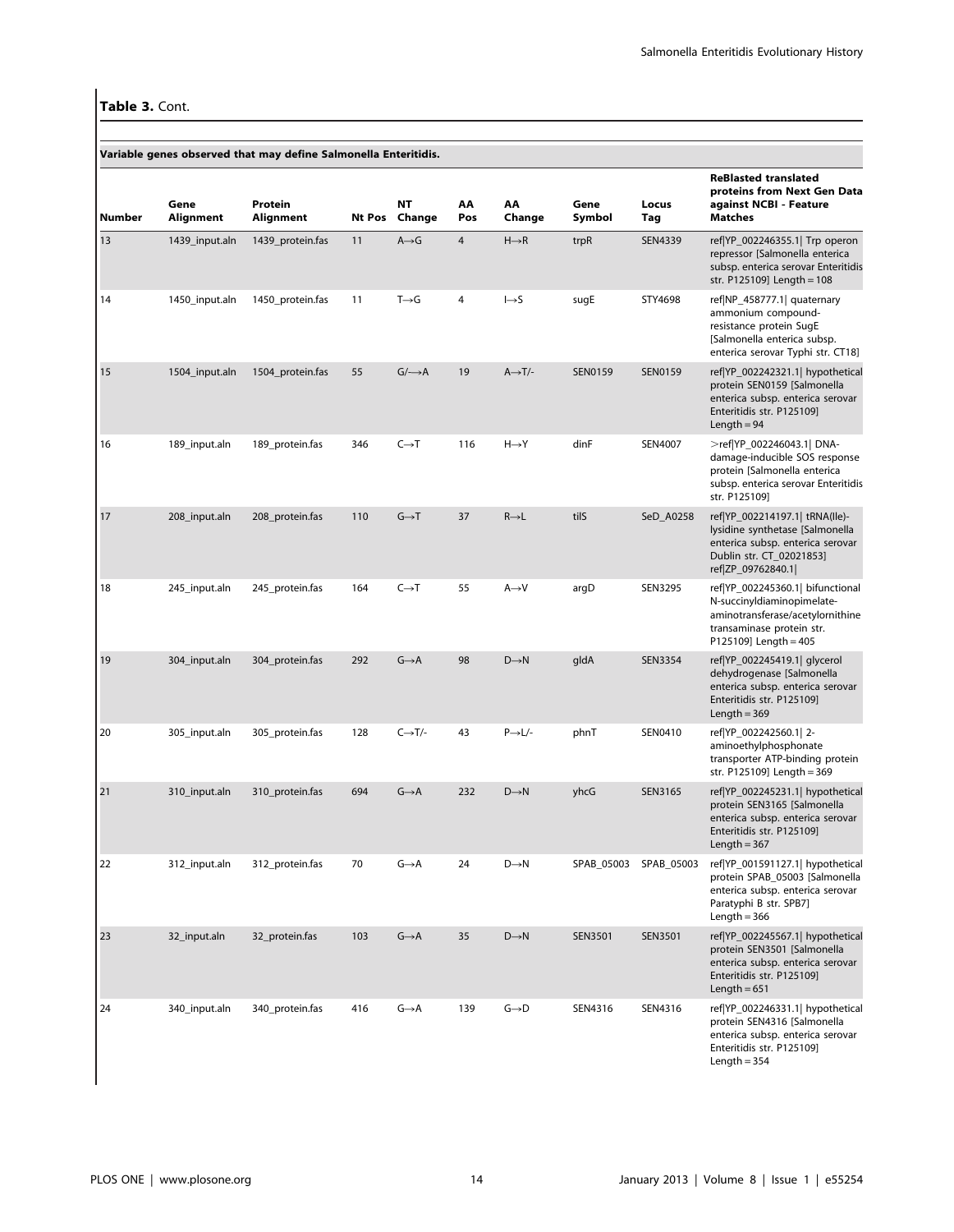|        |                   | Variable genes observed that may define Salmonella Enteritidis. |        |                       |           |                     |                |                         |                                                                                                                                                           |
|--------|-------------------|-----------------------------------------------------------------|--------|-----------------------|-----------|---------------------|----------------|-------------------------|-----------------------------------------------------------------------------------------------------------------------------------------------------------|
| Number | Gene<br>Alignment | <b>Protein</b><br>Alignment                                     | Nt Pos | <b>NT</b><br>Change   | AA<br>Pos | AA<br>Change        | Gene<br>Symbol | Locus<br>Tag            | <b>ReBlasted translated</b><br>proteins from Next Gen Data<br>against NCBI - Feature<br><b>Matches</b>                                                    |
| 25     | 348_input.aln     | 348_protein.fas                                                 | 1022   | $C\rightarrow T$      | 341       | $S \rightarrow F$   | SPAB_00445     | SPAB_00445              | ref YP_001586711.1 <br>phosphoribosylaminoimidazole<br>synthetase [Salmonella enterica<br>subsp. enterica serovar Paratyphi<br>B str. SPB7]               |
| 26     | 356_input.aln     | 356_protein.fas                                                 | 493    | $G \rightarrow A$     | 165       | $D\rightarrow N$    | galM           | <b>SEN0718</b>          | ref YP_002242862.1  aldose 1-<br>epimerase [Salmonella enterica<br>subsp. enterica serovar Enteritidis<br>str. P125109] Length = 346                      |
| 27     | 467_input.aln     | 467_protein.fas                                                 | 319    | $A \rightarrow C$     | 107       | $\mapsto$ L         | sinR           | STM0304                 | ref NP_459302.1  transcriptional<br>regulator [Salmonella enterica<br>subsp. enterica serovar<br>Typhimurium str. LT2]<br>ref ZP_03076991.1               |
| 28     | 509_input.aln     | 509_protein.fas                                                 | 46     | $T\rightarrow G$      | 16        | $F \rightarrow V$   | SEN0315        | <b>SEN0315</b>          | ref YP_002242465.1  hydrolase or<br>acyltransferase [Salmonella<br>enterica subsp. enterica serovar<br>Enteritidis str. P125109]<br>Length $=$ 304        |
| 29     | 529_input.aln     | 529_protein.fas                                                 | 260    | $G(TG) \rightarrow A$ | 87        | $R/C \rightarrow H$ | yihU           | SEN3811                 | ref YP_002245864.1 <br>oxidoreductase [Salmonella<br>enterica subsp. enterica serovar<br>Enteritidis str. P125109]<br>Length $= 298$                      |
| 30     | 532_input.aln     | 532_protein.fas                                                 | 478    | $G \rightarrow A$     | 160       | $A \rightarrow T$   | SEN1764        | SEN1764                 | ref YP_002243862.1 <br>oxidoreductase [Salmonella<br>enterica subsp. enterica serovar<br>Enteritidis str. P125109]<br>Length $= 282$                      |
| 31     | 539_input.aln     | 539_protein.fas                                                 | 337    | G→A                   | 113       | $A \rightarrow T$   | SEN1001        | SEN1001                 | ref YP_002243131.1  DNA-<br>binding protein [Salmonella<br>enterica subsp. enterica serovar<br>Enteritidis str. P125109]<br>Length $= 296$                |
| 32     | 571_input.aln     | 571_protein.fas                                                 | 251    | $C\rightarrow T$      | 84        | $P \rightarrow L$   |                | SD3246_2037 SD3246_2037 | ref ZP_09764523.1 <br>aminoglycoside resistance<br>protein [Salmonella enterica<br>subsp. enterica serovar Dublin<br>str. SD3246] Length = 289            |
| 33     | 589 input.aln     | 589_protein.fas                                                 | 848    | $G \rightarrow A$     | 283       | $G \rightarrow E$   | <b>SEN0539</b> | <b>SEN0539</b>          | ref YP_002242687.1  AraC family<br>transcriptional regulator<br>[Salmonella enterica subsp.<br>enterica serovar Enteritidis str.<br>P125109] Length = 284 |
| 34     | 590_input.aln     | 590_protein.fas                                                 | 833    | $C \rightarrow T$     | 278       | $A \rightarrow V$   | <b>SEN1713</b> | <b>SEN1713</b>          | ref YP 002243813.1  DNA/RNA<br>non-specific endonuclease<br>[Salmonella enterica subsp.<br>enterica serovar Enteritidis str.<br>P125109] Length = 284     |
| 35     | 61_input.aln      | 61_protein.fas                                                  | 599    | $C \rightarrow T$     | 200       | $T \rightarrow I$   | cysl           | SEN2786                 | ref YP 002244858.1  sulfite<br>reductase subunit beta<br>[Salmonella enterica subsp.<br>enterica serovar Enteritidis str.<br>P125109] Length = 570        |
| 36     | 653 input.aln     | 653_protein.fas                                                 | 185    | $C \rightarrow T$     | 62        | $P\rightarrow L$    | fhuC           | STM0192                 | ref NP 459197.1  iron-<br>hydroxamate transporter ATP-<br>binding subunit [Salmonella<br>enterica subsp. enterica serovar<br>Typhimurium str. LT2]        |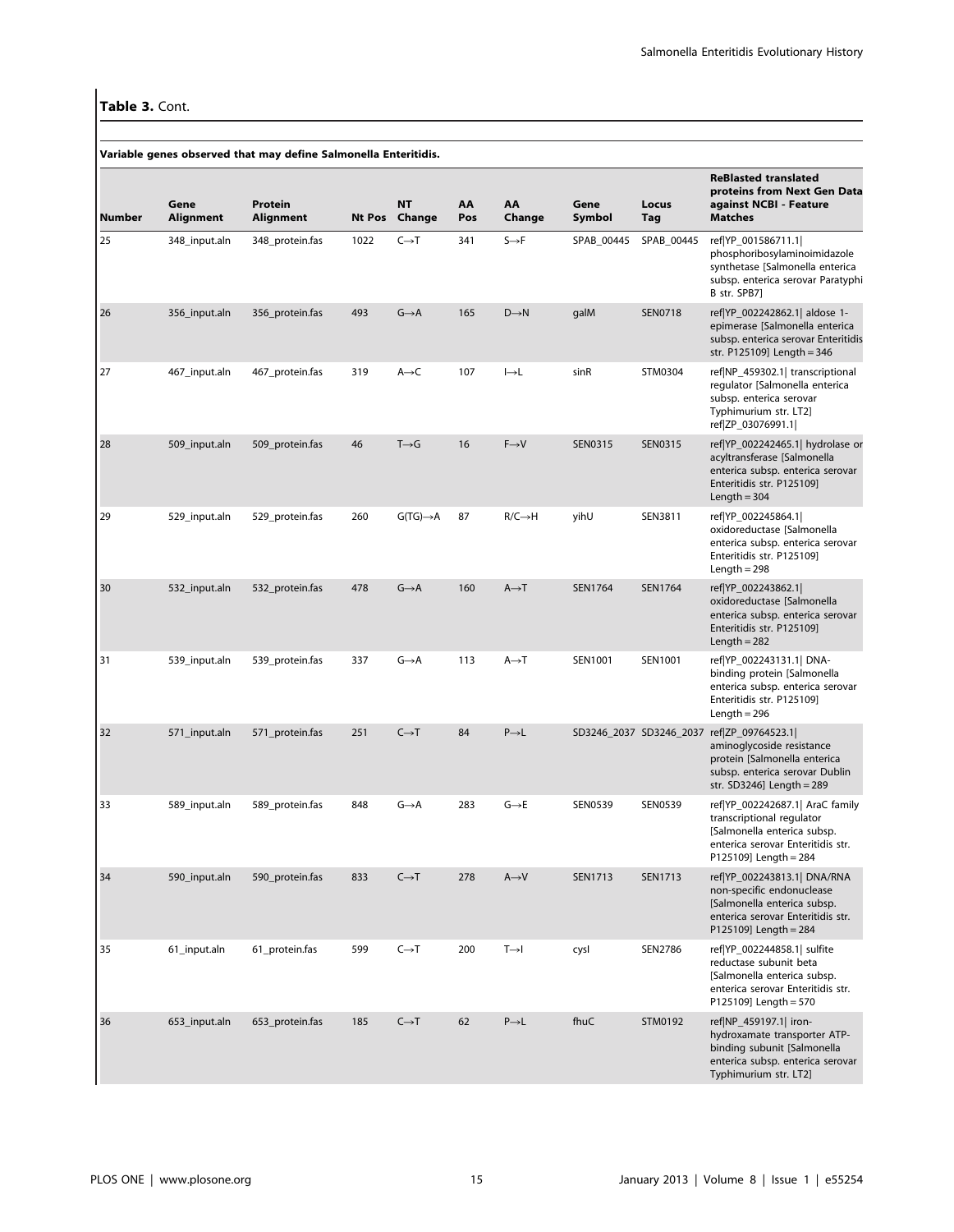|        |                   |                      |      |                     |                |                   |                   |                | <b>ReBlasted translated</b>                                                                                                                                     |
|--------|-------------------|----------------------|------|---------------------|----------------|-------------------|-------------------|----------------|-----------------------------------------------------------------------------------------------------------------------------------------------------------------|
| Number | Gene<br>Alignment | Protein<br>Alignment |      | NΤ<br>Nt Pos Change | AA<br>Pos      | AA<br>Change      | Gene<br>Symbol    | Locus<br>Tag   | proteins from Next Gen Data<br>against NCBI - Feature<br>Matches                                                                                                |
| 37     | 686_input.aln     | 686_protein.fas      | 85   | $C \rightarrow T$   | 29             | $R \rightarrow C$ | SEN0716           | SEN0716        | ref YP_002242860.1  ABC<br>transporter ATP-binding protein<br>[Salmonella enterica subsp.<br>enterica serovar Enteritidis str.<br>P125109] Length = 258         |
| 38     | 695_input.aln     | 695_protein.fas      | 691  | G→A                 | 231            | $E->K$            | fixA              | SEN0076        | ref YP_002242240.1  electron<br>transfer flavoprotein FixA<br>[Salmonella enterica subsp.<br>enterica serovar Enteritidis str.<br>P125109] Length = 256         |
| 39     | 709_input.aln     | 709_protein.fas      | 480  | $G \rightarrow T$   | 160            | $E \rightarrow D$ | SEN3371           | SEN3371        | ref YP_002245437.1  hypothetical<br>protein SEN3371 [Salmonella<br>enterica subsp. enterica serovar<br>Enteritidis str. P125109]<br>Length $= 253$              |
| 40     | 710 input.aln     | 710_protein.fas      | 458  | $G \rightarrow A$   | 153            | $G \rightarrow E$ | stbE              | SEN0319        | ref YP_002242469.1  fimbrial<br>chaperone protein [Salmonella<br>enterica subsp. enterica serovar<br>Enteritidis str. P125109]<br>Length $= 252$                |
| 41     | 727_input.aln     | 727_protein.fas      | 253  | $C \rightarrow T$   | 85             | $H\rightarrow Y$  | <b>SEN0801</b>    | <b>SEN0801</b> | ref YP_002242941.1  electron<br>transfer flavoprotein subunit<br>beta [Salmonella enterica subsp.<br>enterica serovar Enteritidis str.<br>P125109] Length = 249 |
| 42     | 757_input.aln     | 757_protein.fas      | 172  | G→A                 | 58             | $D\rightarrow N$  | yehV              | STM2160        | ref NP_461105.1  transcriptional<br>repressor [Salmonella enterica<br>subsp. enterica serovar<br>Typhimurium str. LT2]                                          |
| 43     | 767_input.aln     | 767_protein.fas      | 455  | $G \rightarrow A$   | 152            | $G \rightarrow E$ | sopE <sub>2</sub> | <b>SEN1182</b> | ref YP_002243290.1  invasion-<br>associated secreted effector<br>protein (sopE2) str. P125109]<br>Length $= 240$                                                |
| 44     | 77_input.aln      | 77_protein.fas       | 1025 | $T\rightarrow C$    | 342            | $L \rightarrow S$ | cueO              | SEN0173        | ref YP_002242335.1  multicopper<br>oxidase [Salmonella enterica<br>subsp. enterica serovar Enteritidis<br>str. P125109] Length = 536                            |
| 45     | 77_input.aln      | 77_protein.fas       | 1013 | $C \rightarrow T$   | 337            | $P \rightarrow L$ | cue <sub>O</sub>  | SEN0173        | ref YP_002242335.1  multicopper<br>oxidase [Salmonella enterica<br>subsp. enterica serovar Enteritidis<br>str. P125109] Length = 536                            |
| 46     | 77_input.aln      | 77_protein.fas       | 394  | $G\rightarrow C$    | 132            | $E \rightarrow Q$ | cueO              | SEN0173        | ref YP_002242335.1  multicopper<br>oxidase [Salmonella enterica<br>subsp. enterica serovar Enteritidis<br>str. P125109] Length = 536                            |
| 47     | 793_input.aln     | 793_protein.fas      | 250  | $G \rightarrow A$   | 84             | $A \rightarrow T$ | minC              | <b>SEN1223</b> | ref YP_002243330.1  septum<br>formation inhibitor [Salmonella<br>enterica subsp. enterica serovar<br>Enteritidis str. P125109]<br>Length $= 235$                |
| 48     | 796_input.aln     | 796_protein.fas      | 6    | $C \rightarrow A$   | $\overline{2}$ | $N \rightarrow K$ | yggS              | SEN2943        | ref YP_002245012.1  hypothetical<br>protein SEN2943 [Salmonella<br>enterica subsp. enterica serovar<br>Enteritidis str. P125109]<br>Length $= 234$              |
| 49     | 824_input.aln     | 824_protein.fas      | 475  | $G\rightarrow C$    | 159            | $V \rightarrow L$ | <b>SEN0992</b>    | SEN0992        | ref YP_002243123.1  hypothetical<br>protein SEN0992 [Salmonella<br>enterica subsp. enterica serovar<br>Enteritidis str. P125109]<br>Length $= 230$              |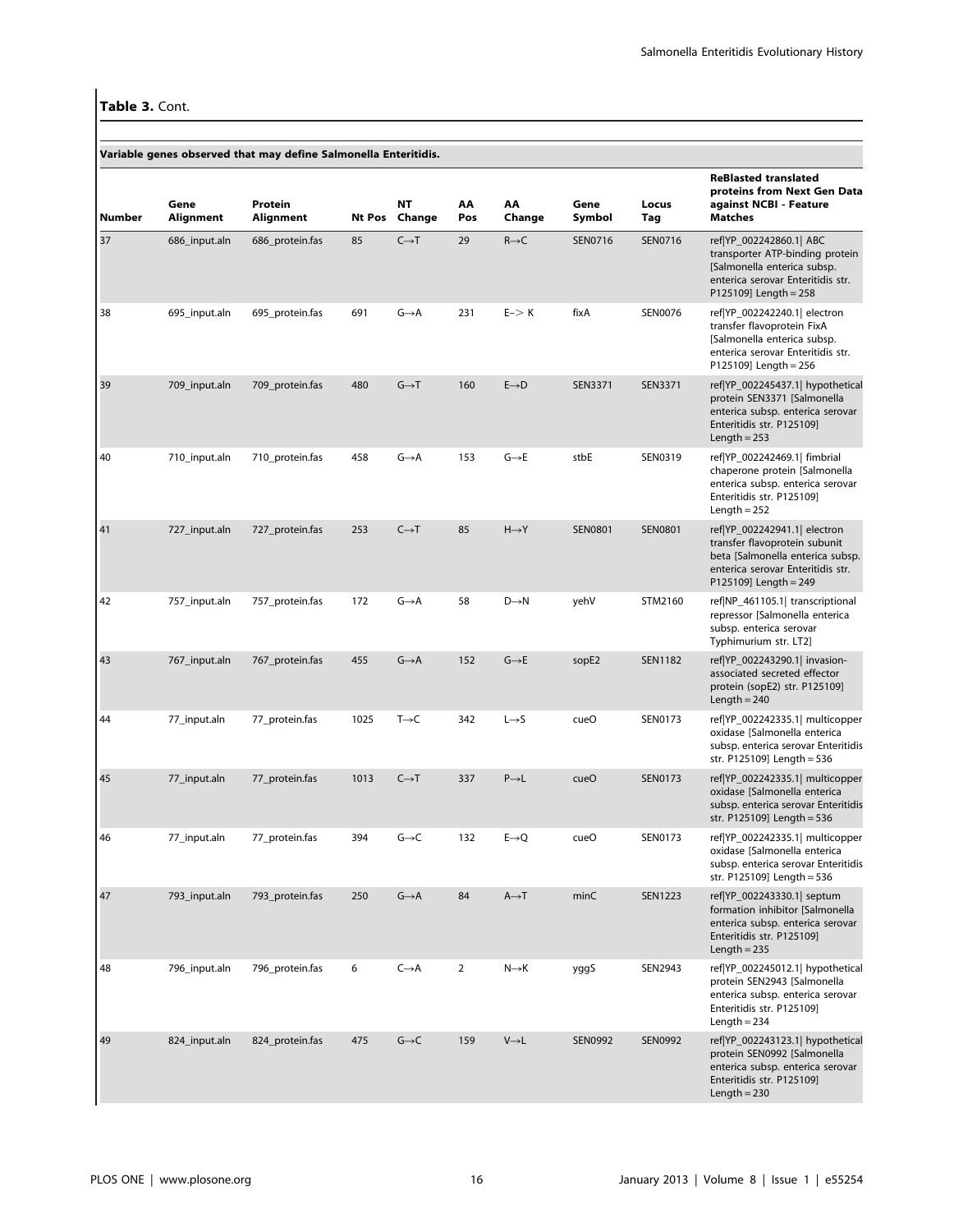|               |                   | Variable genes observed that may define Salmonella Enteritidis. |        |                     |           |                   |                |                |                                                                                                                                                             |
|---------------|-------------------|-----------------------------------------------------------------|--------|---------------------|-----------|-------------------|----------------|----------------|-------------------------------------------------------------------------------------------------------------------------------------------------------------|
| <b>Number</b> | Gene<br>Alignment | Protein<br>Alignment                                            | Nt Pos | <b>NT</b><br>Change | AA<br>Pos | AA<br>Change      | Gene<br>Symbol | Locus<br>Tag   | <b>ReBlasted translated</b><br>proteins from Next Gen Data<br>against NCBI - Feature<br><b>Matches</b>                                                      |
| 50            | 826_input.aln     | 826_protein.fas                                                 | 152    | $A \rightarrow G$   | 51        | $D \rightarrow G$ | ygjQ           | SEN3064        | ref YP_002245130.1  hypothetical<br>protein SEN3064 [Salmonella<br>enterica subsp. enterica serovar<br>Enteritidis str. P125109]<br>Length $= 230$          |
| 51            | 864_input.aln     | 864 protein.fas                                                 | 126    | $A \rightarrow C$   | 42        | $E \rightarrow D$ | ygiB           | SEN3030        | ref YP_002245097.1  hypothetical<br>protein SEN3030 [Salmonella<br>enterica subsp. enterica serovar<br>Enteritidis str. P125109]<br>Length $= 223$          |
| 52            | 865 input.aln     | 865 protein.fas                                                 | 40     | $G \rightarrow T$   | 14        | $A \rightarrow S$ | nrfC           | SEN4049        | ref YP_002246083.1  cytochrome<br>c-type biogenesis protein<br>[Salmonella enterica subsp.<br>enterica serovar Enteritidis str.<br>$P125109$ ] Length = 223 |
| 53            | 882_input.aln     | 882_protein.fas                                                 | 347    | $C \rightarrow A$   | 116       | $A \rightarrow E$ | nfnB           | <b>SEN0548</b> | ref YP_002242695.1 <br>dihydropteridine reductase<br>[Salmonella enterica subsp.<br>enterica serovar Enteritidis str.<br>P125109] Length = 217              |
| 54            | 903 input.aln     | 903_protein.fas                                                 | 580    | $G \rightarrow A$   | 194       | $V \rightarrow$   | SEN4080        | <b>SEN4080</b> | ref YP_002246112.1  hypothetical<br>protein SEN4080 [Salmonella<br>enterica subsp. enterica serovar<br>Enteritidis str. P125109]<br>Length $= 217$          |
| 55            | 970 input.aln     | 970 protein.fas                                                 | 76     | $A \rightarrow C$   | 26        | $\mapsto$ L       | leuD           | SEN0111        | ref YP 002242275.1 <br>isopropylmalate isomerase small<br>subunit [Salmonella enterica<br>subsp. enterica serovar Enteritidis<br>str. P125109] Length = 201 |

doi:10.1371/journal.pone.0055254.t003

that appear to be present in all S. Enteritidis examined. Serovardefining signature amino acid differences include E to Q (position 132), P to L (position 337), and L to S changes (position 342). Other genes that vary with S. Enteritidis specific SNPs and amino acid changes include: the fimbrial usher protein (bcfC, locus tag SEN0022); fimbrial structural subunit (safD, locus tag SEN0284); 2-methylcitrate dehydratase (prpD, locus tag SEN0353); Trp operon repressor (trpR, locus tag SEN4339); tRNA(Ile)-lysidine synthetase gene (tilS, locus tag SeD\_A0258); iron-hydroxamate transporter ATP-binding subunit (fhuC, locus tag STM0192); ABC transporter ATP-binding protein (locus tag SEN0716); electron transfer flavoprotein (fixA, locus tag SEN0076); and invasionassociated secreted effector protein (sopE2, locus tag SEN1182) to name a few (Table 3).

## Genetic variation defining S. Enteritidis outbreak lineages

At least 366 genes varied among S. Enteritidis strains comprising the egg-associated foodborne isolates, the farm environmental samples, and temporally-associated clinical samples (Table S1). Of the 366 genes that varied, 21 had nonsynonymous changes that were optimized to one of the branches supporting egg-associated clades C1, C2 or the shared lineage leading to C1 and C2 collectively (Table 4). These variable genes represent micro-evolutionary changes that arose within this highly clonal lineage of Salmonella persisting in the food supply and chicken farm environment; thus they may play a role in the subsequent rapid subtyping of isolates in future food contamination events involving S. Enteritidis pattern JEGX01.0004.

# Specific genes associated with implicated farm isolates

Nucleotide substitutions in 17 genes, 11 of which were nonsynonymous were identified at the node uniting isolates from the two egg farms (Table 4). In addition, isolates obtained from Farm 1 shared nonsynonymous changes in two genes SthB and  $Y_{\eta}$ P. Farm 2 S. Enteritidis isolates shared substitutions in nine genes, eight of which were nonsynonymous.

# **Discussion**

Like other molecular epidemiology studies of Salmonella employing genomic technologies [19–23], this work demonstrates that comparative NGS methods can be employed to clearly augment food contamination investigations by genetically linking the implicated sources of contamination with farm and clinical isolates. The genomic evidence herein corroborates epidemiological conclusions from outbreak investigations based on statistical analysis and source tracking leads. However, with NGS, one can gain additional detailed micro-evolutionary knowledge within the associated outbreak and reference isolates; thus providing additional evidence linking implicated farms to some of the clinical isolates but not others initially associated with this foodborne contamination. Moreover, the level of genetic resolution obtained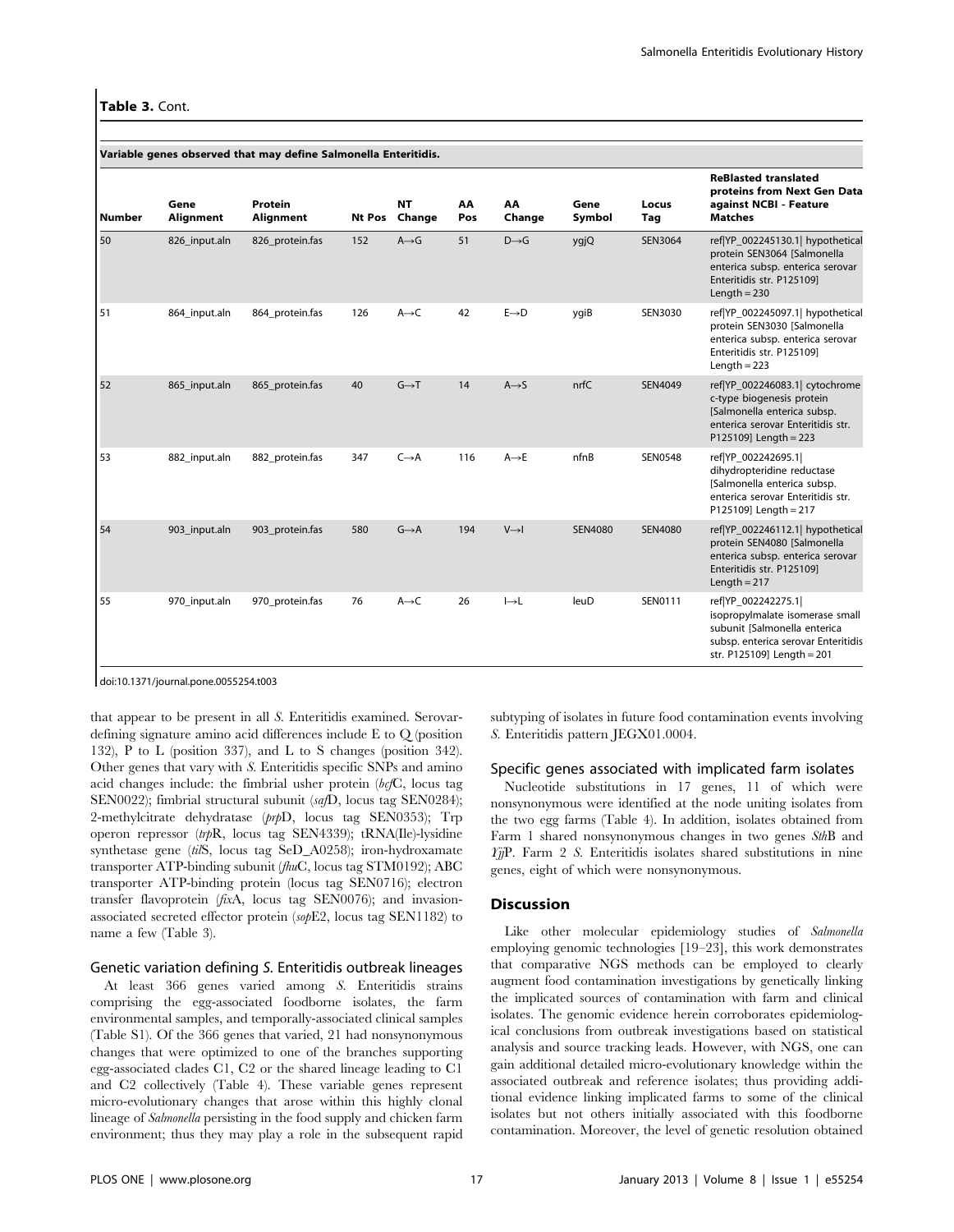Table 4. Variable genes observed for several critical outbreak clades. Table 4. Variable genes observed for several critical outbreak clades.

| Variable genes for outbreak clades. |                       |                                     |                 |                  |                          |                |                    |                 |                                                              |
|-------------------------------------|-----------------------|-------------------------------------|-----------------|------------------|--------------------------|----------------|--------------------|-----------------|--------------------------------------------------------------|
| Alignment                           | Gene                  | Genome Acc                          | Locus Tag       | )<br>Nu          | E                        | Nuc Position   | <b>AA</b> Position | Clade           | Function                                                     |
| 522_output.aln                      | SthB                  | SEEE1566                            | SEEEL909_00972  | A/G              | G/D                      | 95             | 32                 | $\sim$<br>Clade | pili assembly chaperone                                      |
| 785_output.aln                      | YjjP (NCBI homolog)   | SEEEL909                            | SEEEL909_00762  | 5                | $\overline{\mathbb{Z}}$  | 311            | 104                | Clade 2         | hypothetical protein - link to 99% Agona                     |
| 110_output.aln                      | TdcC                  | SEEE1747                            | SEEE1747_16476  | $\mathcal{S}$    | <b>NVL</b>               | 637            | 213                | Clade 1/2       | threonine/serine transporter TdcC                            |
| 132_output.aln                      | SurA                  | SEEE1747                            | SEEE1747_19543  | G/A              | $\overline{\phantom{0}}$ | 1140           | 380                | Clade 1/2       | peptidyl-prolyl cis-trans isomerase SurA                     |
| 222_output.aln                      | MetN 2 (NCBI homolog) | SEEE1747                            | SEEE1747_08064  | ς<br>Θ           | A/G                      | 959            | 320                | Clade 1/2       | ABC transporter ATP-binding protein                          |
| 237_output.aln                      | FtsH                  | SEEE1747                            | SEEE1747_21435  | AЛ               | <b>S</b>                 | 869            | 290                | Clade 1/2       | FtsH protease regulator HflC                                 |
| 262_output.aln                      | hemH                  | SEEE1747                            | SEEE1747_07944  | 5                | S/L                      | 317            | 106                | Clade 1/2       | ferrochelatase                                               |
| 284_output.aln                      | LysR                  | SEEE1747                            | SEEE1747_15296  | G/A              | $\sim$                   | 387            | 129                | Clade 1/2       | DNA-binding transcriptional regulator LysR                   |
| 294_output.aln                      |                       | SEEE1747                            | SEEE1747_16871  | A/G              | $\geq$                   | $\overline{1}$ | $\sqrt{2}$         | Clade 1/2       | putative Fe-S oxidoreductase                                 |
| 384_output.aln                      | mutM (NCBI homolog)   | <b>SEEE1747</b>                     | SEEE1747_06264  | 5                | МT                       | 746            | 249                | $C$ lade $1/2$  | formamidopyrimidine-DNA glycosylase                          |
| 435_output.aln                      | BioC                  | SEEE1747                            | SEEE1747_12216  | $\mathcal{S}$    | U                        | 399            | 133                | Clade 1/2       | biotin biosynthesis protein BioC                             |
| 533_output.aln                      | PhoP                  | SEEE1747                            | SEEE1747_04088  | 6/4              | KE                       | 268            | 89                 | Clade 1/2       | DNA-binding transcriptional regulator<br>PhoP                |
| $7$ _output.aln                     | FimD (NCBI homolog)   | SEEE1747                            | SEEE1747_20465  | $\mathcal{S}$    | R/S                      | 912            | 304                | Clade 1/2       | fimbrial usher protein                                       |
| 79_output.aln                       | Dub                   | SEEE1747                            | SEEE1747_07339  | 5                | Щ                        | 801            | 267                | Clade 1/2       | prpD 2-methylcitrate dehydratase                             |
| 812_output.aln                      | fabZ                  | SEEE1747                            | SEEE1747_20248  | A/C              | <b>D/E</b>               | 102            | 34                 | Clade 1/2       | fabZ (3R)-hydroxymyristoyl-ACP<br>dehydratase                |
| 457_output.aln                      | prfH                  | SEEE1747                            | SEEE1747_07069  | A/C              | M/L                      | \$             | $\overline{1}$     | Clade 1/2       | prfH peptide chain release factor-like<br>protein            |
| Inform90_output.aln                 |                       | SEEE1747                            | SEEE1747_20675  | A/G              | $\overline{\phantom{0}}$ | 636            | 212                | Clade1/2        | sodium-dependent inorganic phosphate<br>symporter            |
| Inform482_output.aln                |                       | SEEE1747                            | SEEE1747_01995  | 5                | R/C                      | 175            | 59                 | Clade 1/2       | cytochrome B561                                              |
| 114_output.aln                      |                       | <b>SEEE1117</b>                     | SEEE1117_18116  | $\mathcal{S}$    | $\simeq$                 | 276            | 92                 | Clade 1         | putative hydrolase                                           |
| 13_output.aln                       | nrdE (NCBI homolog)   | <b>SEEE1117</b>                     | SEEE1117_03671  | <b>ST</b>        | V/A                      | 1451           | 484                | Clade 1         | ribonucleoside-diphosphate reductase 2<br>alpha chain        |
| 14_output.aln                       |                       | SEEE1117                            | SEEE1117_20925  | T/G              | R/L                      | 653            | 218                | Clade 1         | putative lipoprotein                                         |
| 289_output.aln                      | prmA                  | <b>SEEE1117</b>                     | SEEE 1117_19441 | A/G              | G/D                      | 194            | 65                 | Clade           | ribosomal protein L11 methyltransferase                      |
| 477_output.aln                      |                       | SEEE1117                            | SEEE1117_10493  | T/C              | $\lesssim$               | 683            | 228                | Clade           | phosphoribosylaminoimidazole-<br>succinocarboxamidesynthase  |
| 505_output.aln                      | bioD                  | SEEE1117                            | SEEE1117_10787  | G/A              | D/G                      | 128            | 43                 | Clade           | dithiobiotin synthetase                                      |
| 564_output.aln                      |                       | <b>SEEE1117</b>                     | SEEE 1117_12757 | G/A              | S/G                      | 340            | 114                | Clade           | hydrolase, carbon-nitrogen family protein                    |
| Inform235_output.aln                | SEEE1117              | $\overline{\phantom{0}}$<br>SEEE111 | SEEE1117_06937  | $C^{\mathsf{A}}$ | A/D                      | 224            | 75                 | Clade           | rare lipoprotein A provisional                               |
| 678_output.aln                      |                       | $\overline{\phantom{0}}$<br>SEEE111 | SEEE1117_08666  | 5                | $\gtrsim$                | 255            | 84                 | Clade 1         | putative colanic acid biosynthesis<br>acetyltransferase WcaF |

Table includes gene names, locus ID, nucleotide and amino acid changes when they occur, as well as a functional description and notes regarding the changes observed.

Table includes gene names, locus ID, nucleotide and amino acid changes when they occur, as well as a functional description and notes regarding the changes observed.<br>doi:10.1371/journal.pone.0055254.t004

doi:10.1371/journal.pone.0055254.t004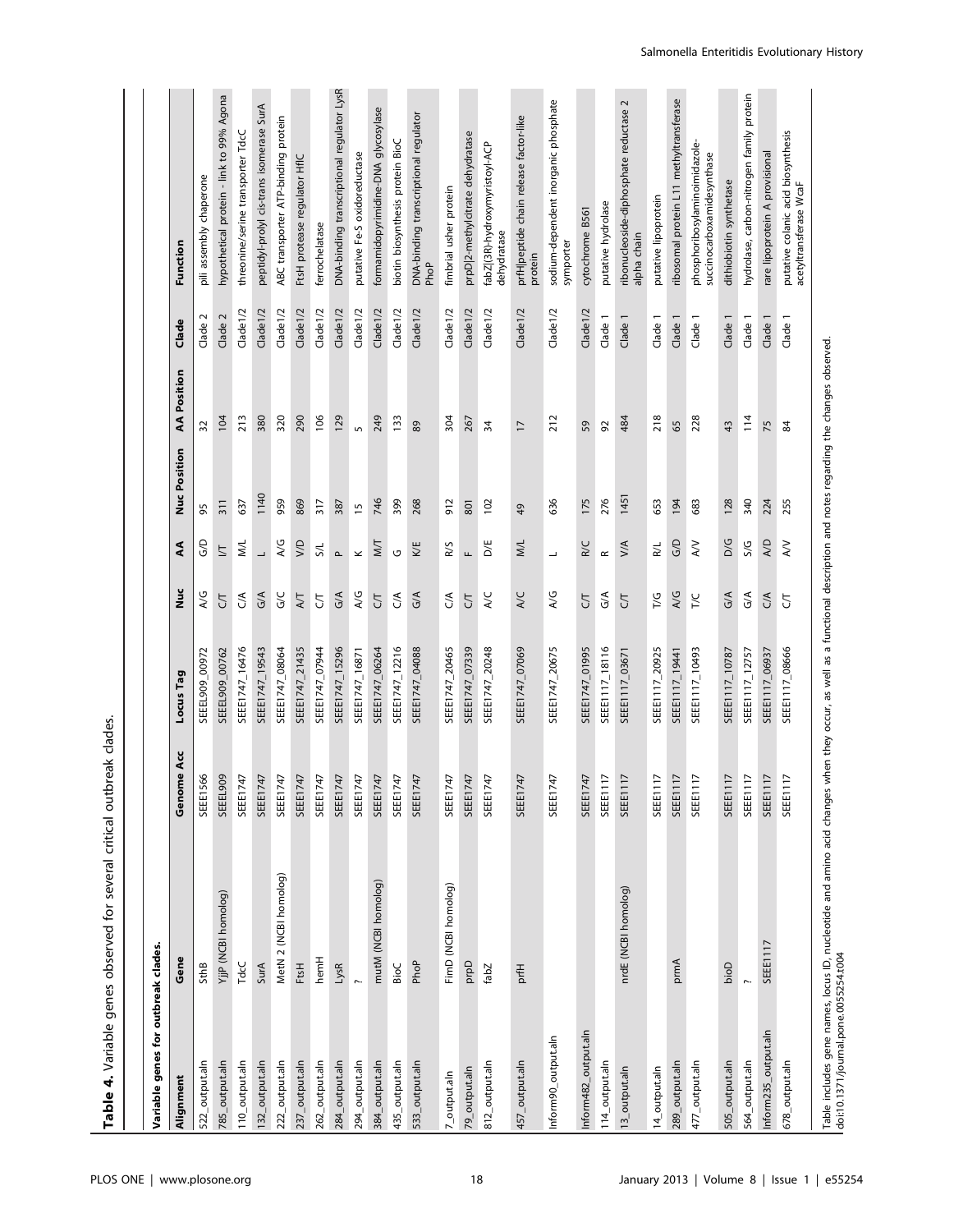using NGS methods permits a delimiting of the scope of an outbreak in the context of an investigation even for the most genetically homogeneous salmonellae (e.g., S. Enteritidis). In this study, NGS data retrospectively supported the decision to recall a half a billion shell eggs by revealing numerous nucleotide and amino acid changes (SNPs) found in both eggs and from hen houses; the changes were also shared with some food and clinical isolates. It is noteworthy that the comparative NGS results reported here provided additional resolution, with new genomic data, that some clinical isolates collected during the time of the egg contamination event and with the same PFGE Pattern JEGX01.0004 may not be linked to the implicated farm isolates studied. That is, while most of the strains collected during this time period and sharing a common PFGE pattern fall into clades 1 and 2 (Figure 3) with the egg and farm isolates, several strains known to be unrelated to the outbreak, including historical isolates from 2004, interrupt these lineages, indicating additional potential sources of contamination.

Data mining associated with these novel genomes should provide new genetic targets for tool development in public health laboratories and that will augment investigations during highly clonal outbreaks of Salmonella pathogens. Akin to earlier findings of NGS-based differentiation of S. Montevideo isolates associated with pepper and spiced meats [19–21], the signature genetic differences uncovered here will provide additional insight into what will likely remain a common pattern of S. Enteritidis associated with the food supply. This bolus of unique genetic identifiers yielded from whole-genome sequencing clearly earmark NGS as a valuable tool for augmenting future molecular epidemiology investigations both for rapidly distinguishing distinct serotypes and PFGE types as well as providing markers that can differentiate highly clonal outbreak lineages into insightful isolate sublineages.

By using a targeted comparative genomic approach that spanned nearly the entire genomic complement of the highly homogeneous S. Enteritidis variants included here (i.e., PFGE pattern JEGX01.0004), a robust genotyping SNP panel was compiled that not only discriminated this S. Enteritidis clone from other closely related strains but also fully resolved member isolates within this cluster. This is an important alternative to other methods that have been examined for surveying genomic diversity among foodborne pathogenic strains. One such approach uses NGS to examine diversity among a pooled isolate set instead of on pure cultures, but as expected, this approach is far less robust. As an example, a recent genotyping panel for 0157 STECs revealed lower diversity among the isolates using the selected NGS-based genotyping panel than a two-enzyme PFGE method [60]. Specifically, the authors reported finding over 16,000 variable SNPs, but by pooling STEC isolates and sequencing at low coverage, critical SNPs defining major lineages and sublineages went undetected in this analysis. This was likely due to the failure of the ''pooling'' approach to link signature SNPs back to a particular source genome. While strain ''pooling'' may be a faster way to collect SNP data, it may not be an optimal method when discriminating a specific lineage of strains or an isolate cluster of interest. In contrast, comparative genomics approaches rely on high-coverage draft genomes coupled with rigorous phylogenetic analyses and character optimization to resolve accurate evolutionary and genetic relatedness among closely related strains. With such information, individual SNPs can be evaluated in an evolutionary context (i.e., whether they define lineages or represent homoplasy due to convergent gains or character reversals). Indeed, a targeted phylogenetic approach produces a robust genotyping panel because the resultant SNPs can be

carefully chosen to represent diversity among targeted isolates while omitting uninformative SNPs [19–21]. Conversely, "pooling'' strategies might work better within clonal outbreak lineages where hundreds not thousands of SNPs are present.

Mobile elements, such as phages and plasmids, are often the most promiscuous portions of the bacterial genome including Salmonella [61]. The mobilome, as it is often collectively referred, appears to be regularly rearranging among closely related clonal lineages of Salmonella [19,21]. As expected, S. Enteritidis shows a similar susceptibility to loss and gain of these elements [62], as do other members of the Enterobactericeae. In addition to seeing variability among these elements, several new plasmids were discovered, suggesting that additional mobile elements were previously undescribed across the Salmonella genome. Recent examples of new phages and plasmids are being published regularly [63–64]. It is becoming apparent that a renewed effort to describe and identify the complete mobilomes of newly sequenced isolates should be undertaken, especially for pathogenic strains that persist and emanate from the environment. From these data, it would appear that mobility of these elements is not restricted to close members. At least one of the newly discovered Salmonella plasmids (pSEEE1729\_15) had its closest BLAST match to an E. coli 0157:H7 strain EC4115 [26], suggesting that parts of the mobilome may be transferred from other related enterobacterial species. Moreover, observations of this nature clearly broaden the possibility of new acquisitions into the S. Enteritidis pan genome [62].

Natural selection has been reported in other Salmonella isolates and appears to be a major component of the evolution of this pathogen [18,22]. Some of the genes that vary are found on the mobilome, such as the putative phage terminase gene, supporting the notion that there are actively evolving genes on some mobile elements. This strategy for evolution could provide a scenario whereby highly selected genes could be shaped by natural selection and then easily distributed among the various members of a serotype and other more distant lineages through mobile genetic elements.

Some investigators are beginning to search for genetic determinants for survival and virulence of S. Enteritidis in chickens, mice, and cell culture models. Through observing which genes varied in environmental farm and clinical isolates, such insight was sought in the hopes of identifying potential contributing factors to outbreaks. One study linked SNP variability in a stress response gene  $(rpoS)$  to isolates able to infect poultry [8]. We observed nonsynonymous variability in a gene (phoP) that has been demonstrated to be a regulator of rpoS [65,66] and that gene varied uniquely in the lineage defining Clades 1 and 2 (Table 4). The *phoP* gene also is thought to be important to S. Enteritidis virulence based on evidence from a mouse model [67]. This change was observed in the SNPs listed in Table 4, which are a conservative subset of variable SNPs and genes, although these SNPs were chosen for potential diagnostic utility and not for a full description of comparative genomics purposes within these isolates.

Another recent hypothesis for the genes involved in salmonellosis, focuses on the ABC transporter genes and the ability of pathogens to acquire nutrients for survival during host infection [68,69]. Our study shows variability in an ABC transporter for methionine specific for clades 1 and 2 (Table 4). The S. Enteritidis model that Osborne et al. [68] tested for in vivo with an ABC transporter of alanine is similar to the natural variability for a similar gene in the implicated farm and associated clinical isolates. If this model, affirmed in cell culture studies, holds in chickens, then infections in chickens and eggs in 2010 may be related to the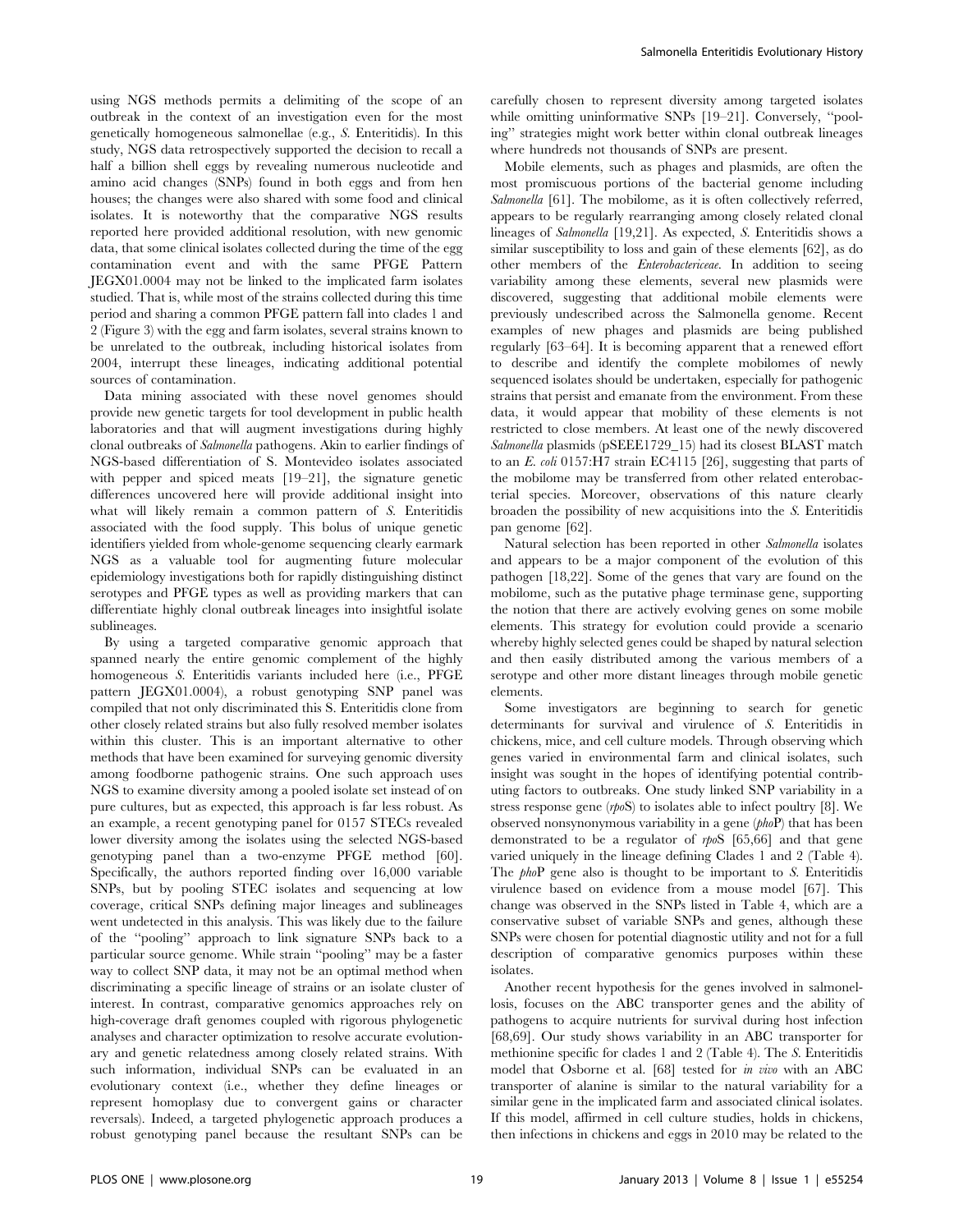ability of S. Enteritidis to survive in a poultry host due to the enhanced access to methionine. The ABC transporters have been hypothesized to be an important new acquisition for all of subspecies I Salmonella enterica [15]. Perhaps the ABC transporter gene gave Salmonella subspecies I an overall enhanced ability to survive in a warm blooded vertebrate host, and later mutations of the gene allow some serotypes to have special affinity for one host over another. It is common to see serotype specific Salmonella that are more common to one host, such as S. Kentucky in cattle and S. Enteritidis in poultry and eggs. Another nonsynonymous gene change observed is in the threonine/serine transporter  $tdcC$  gene (Table 4), demonstrating that several transporter genes are evolving within these critical isolates.

Salmonella's ability to gain access to another valuable resource such as metals, like Fe, Mn, and Zn, may help give this foodborne pathogen a competitive edge in the vertebrate gut [70]. Variability in genes related to metal acquisition may help Salmonella bypass a process called nutritional immunity. We see another nonsynonymous change unique to the outbreak-associated isolates in a ferrochelatase gene (hemH), lending support to this hypothesis. Another hypothesis, argues that diversification within the Salmonella fimbriae gene clusters has been implicated as a source for virulence [71] through possible host specific intestinal adhesion mechanisms. At least three genes from gene complexes ( $bcfC$ ,  $safD$ , and stbE) show unique amino acid changes that may define S. Enteritidis (Table 3) and one fibrial gene  $(fimD)$  shows a unique amino acid change leading to clades 1 and 2 (Table 4).

The nonsynonymous changes that we see among genes that vary for clades 1 and 2 suggest that there may not be a single cause for increased risk of infection and outbreak stemming from chickens and shell eggs. Rather a combination of several of these genetic factors that raise the risks for Salmonella invasion may be causing contaminations in the food supply today. The fact that 5 of the 21 nonsynonymous changes varying among the outbreak isolates (Table 3) are putatively involved in virulence-based pathways strongly suggest that there may be multiple and potentially synergistic causes to the expanding rate of S. Enteritidis populations. This also suggests that the other genes (Table 3 and 4) that vary in S. Enteritidis should be carefully examined and experimentally tested, as more of these are likely to be associated with an increase in virulence and infection [67,69,71].

Based on both PCR and sequencing evidence, numerous studies have found little genetic variation within S. Enteritidis [6–9]. Our genomic diversity estimates for the S. Enteritidis PFGE Pattern JEGX01.0004 examined in this study are consistent with other diversity comparisons described between two S. Enteritidis isolates of phage type 13 [7]. This variation was observed both as SNP variation among 366 genes as well as the presence and absence of numerous phages and plasmids among these close relatives. This genetic variability was used to define the most variable genes and to assess population and phylogenetic evolutionary patterns for these important foodborne pathogens. In this study, our comparative genomics approach allowed us to cluster clinical isolates within the context of their environmental source, farm isolates,

#### References

- 1. Stanley J, Goldsworthy M, Threlfall EJ (1992) Molecular phylogenetic typing of pandemic isolates of Salmonella enteritidis. FEMS Microbiol Lett 69: 153–160.
- 2. Ward LR, de Sa JD, Rowe B (1987) A phage-typing scheme for Salmonella Enteritidis. Epidemiol Infect 99: 291–294.
- 3. Saeed AM, Walk ST, Arshad M, Whittam TS (2006) Clonal structure and variation in virulence of Salmonella Enteritidis isolated from mice, chickens, and humans. J AOAC Int 89: 504–511.
- 4. Botteldoorn N, Van Coillie E, Goris J, Werbrouck H, Piessens V, et al. (2010) Limited genetic diversity and gene expression differences between egg- and non-

many of which were associated with a large national shell egg recall. Numerous genetic changes clearly link some clinical and environmental isolates to the farms that were implicated in the recall of over a half a billion eggs. One known plasmid in S. Enteritidis was completely sequenced, and three plasmids were reported. Several of the genes that varied with nonsynonymous changes had previously been associated with virulence pathways in prior in vitro experiments.

#### Availability of data and cultures

All NCBI S. Enteritidis isolates are linked to Bioproject and new accession numbers AHUJ00000000- AHUR00000000, ALEA0 0000000- ALEZ00000000, ALFA00000000- ALFZ00000000, ALGA00000000-ALGZ00000000, ALHA00000000- ALHZ0000 0000. and ALIA00000000- ALID00000000. Cultures included in this study are also available upon request. Please direct any queries to our strain curator Dwayne Roberson, at Dwayne.Roberson@ fda.hhs.gov.

# Supporting Information

Table S1 Variable genes observed within our sample of Salmonella Enteritidis. (DOCX)

# Acknowledgments

We would like to thank the NCBI rapid annotation pipeline team, Bill Klimke, Dmitry Dernovoy, Stacy Ciufo, Kathleen O'Neill, Azat Badretdin and Tatiana Tatusova, for key genome annotation services. We would also like to acknowledge Donald Zink, John Guzewich, Sherri McGarry, Mickey Parrish, Kathy Gombas, Roberta Wagner, Donald Kraemer, and Michael Landa from CFSAN-FDA for program support and for important epidemiological and investigatory insights. We would also like to extend our sincere thanks to our FDA partners in the Division of Field Sciences and regional field laboratories including Rebecca Dreisch, Peggy Carter, Norma Duran, and Palmer Orlandi for providing environmental and egg isolates as well as Eija Trees, John Besser, Patti Fields, Robert Tauxes and Peter Gerner-Schmidt from the U.S. Centers for Disease Control, and Pat McDermott and Shaohua Zhao from the Center for Veterinary Medicine for sharing important clinical isolates associated, unassociated and unknown with the 2010 egg outbreak, and for manuscript review. Aaron Heifetz, Jose Alejandro Chabalgoity and two anonymous reviewers also provided comments that greatly improved our manuscript. No human subjects or animals were used in this study. All authors have read the manuscript and agree to its content, subject matter, and author line order. These data are novel and have not been previously published elsewhere. Disclosure forms provided by the authors will be available with the full text of this article.

#### Author Contributions

Conceived and designed the experiments: MWA SMM CK JZ EWB. Performed the experiments: CW CL. Analyzed the data: ES JP RT YL. Contributed reagents/materials/analysis tools: RS. Wrote the paper: MWA ES JP RT MRW EWB.

egg-related Salmonella Enteritidis strains. Zoonoses Public Health 57(5): 345– 57.

5. Liu F, Kariyawasam S, Jayarao BM, Barrangou R, Gerner-Smidt P, et al. (2011) Subtyping Salmonella enterica serovar enteritidis isolates from different sources by using sequence typing based on virulence genes and clustered regularly interspaced short palindromic repeats (CRISPRs). Appl Environ Microbiol 77(13): 4520–6.

6. Olson AB, Andrysiak AK, Tracz DM, Guard-Bouldin J, Demczuk W, et al. (2007) Limited genetic diversity in Salmonella enterica serovar Enteritidis PT13. BMC Microbiol 1;7: 87.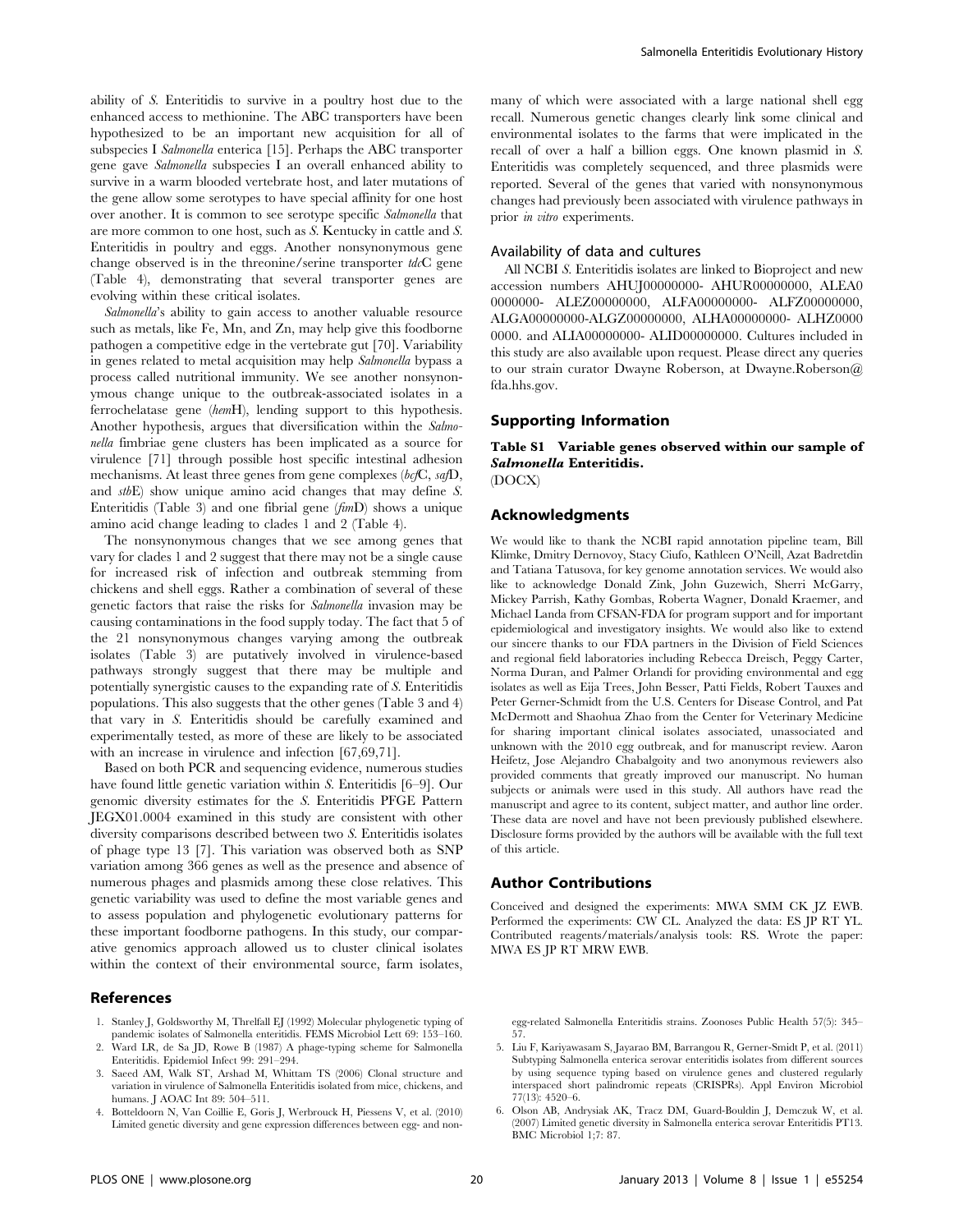- 7. Guard J, Morales CA, Fedorka-Cray P, Gast RK (2011) Single nucleotide polymorphisms that differentiate two subpopulations of Salmonella enteritidis within phage type. BMC Res Notes 26;4: 369.
- 8. Shah DH, Casavant C, Hawley Q, Addwebi T, Call DR, et al. (2012) Salmonella enteritidis strains from poultry exhibit differential responses to Acid stress, oxidative stress, and survival in the egg albumen. Foodborne Pathog Dis 9(3): 258–264.
- 9. Tankouo-Sandjong B, Kinde H, Wallace I (2012) Development of a sequence typing scheme for differentiation of Salmonella Enteritidis strains. FEMS Micro Let 331(2):165–175.
- 10. Betancor L, Yim L, Martínez A, Fookes M, Sasias S, et al. (2012) Genomic Comparison of the Closely Related Salmonella enterica Serovars Enteritidis and Dublin. Open Microbiol J 6: 5–13.
- 11. Thomson NR, Clayton DJ, Windhorst D, Vernikos G, Davidson S, et al. (2008) Comparative genome analysis of Salmonella Enteritidis PT4 and Salmonella Gallinarum 287/91 provides insights into evolutionary and host adaptation pathways. Genome Res 18(10): 1624–37.
- 12. den Bakker HC, Moreno Switt AI, Govoni G, Cummings CA, Ranieri ML, et al. (2011) Genome sequencing reveals diversification of virulence factor content and possible host adaptation in distinct subpopulations of Salmonella enterica. BMC Genomics 22;12: 425.
- 13. Brankatschk K, Blom J, Goesmann A, Smits TH, Duffy B (2012) Comparative genomic analysis of Salmonella enterica subsp. enterica serovar Weltevreden foodborne strains with other serovars. Int J Food Microbiol 155(3): 247–256.
- 14. Feng Y, Xu HF, Li QH, Zhang SY, Wang CX, et al. (2012) Complete genome sequence of Salmonella enterica serovar pullorum RKS5078. J Bacteriol 194(3): 744.
- 15. Lienau EK, Wang C, Blazar JM, Brown EW, Stones R, et al. (2012) Phylogenomic Analyses Identifies Gene Gains that Define Salmonella enterica subspecies evolution, diagnostics and pathogenesis. Plos One In review.
- 16. Jacobsen A, Hendriksen RS, Aaresturp FM, Ussery DW, Friis C (2011) The Salmonella enterica Pan-genome. Microb Ecol 62: 487–504.
- 17. Fricke WF, Mammel MK, McDermott PF, Tartera C, White DG, et al. (2011) Comparative genomics of 28 Salmonella enterica isolates: evidence for CRISPRmediated adaptive sublineage evolution. J Bacteriol 193: 3556–3568.
- 18. Leekitcharoenphon P, Lukjancenko O, Friis C, Aarestrup FM, Ussery DW (2012) Genomic variation in Salmonella enterica core genes for epidemiological typing. BMC Genomics 12;13(1): 88.
- 19. Lienau EK, Strain E, Wang C, Cao G, Zheng J, et al. (2011) Identification of a Salmonellosis Outbreak by Means of Molecular Sequencing. N Engl J Med 364: 981–982.
- 20. den Bakker HC, Moreno Switt AI, Cummings CA, Hoelzer K, Degoricija L, et al. (2011) A whole genome SNP based approach to trace and identify outbreak linked to a common Salmonella enterica subsp. enterica serovar Montevideo Pulsed Field Gel Electrophoresis type. Appl Environ Microbiol 77(24): 8648– 8655.
- 21. Allard MW, Luo Y, Strain E, Li C, Keys CE, et al. (2012) High Resolution Clustering of Salmonella enterica serovar Montevideo Strains Using a Next-Generation Sequencing Approach. BMC Genomics 13: 32.
- 22. Holt KE, Parkhill J, Mazzoni CJ, Roumagnac P, Weill FX, et al. (2008) Highthroughput sequencing provides insights into genome variation and evolution in Salmonella Typhi. Nat Genet 40: 987–993.23.
- 23. Okoro CK, Kingsley RA, Quail MA, Kankwatira AM, Feasey NA, et al. (2012) High-resolution single nucleotide polymorphism analysis distinguishes recrudescence and reinfection in recurrent invasive nontyphoidal salmonella typhimurium disease. Clin Infect Dis 54(7): 955–963.
- 24. Okoro CK, Kingsley RA, Connor TR, Harris SR, Parry CM, et al. (2012) Intracontinental spread of human invasive Salmonella Typhimurium pathovariants in sub-Saharan Africa. Nat Genet 44(11): 1215–21.
- 25. Rasko DA, Webster DR, Sahl JW, Bashir A, Boisen N, et al. (2011) Origins of the E. coli strain causing an outbreak of hemolytic-uremic syndrome in Germany. N Engl J Med 365(8): 709–717.
- 26. Eppinger M, Mammel MK, Leclerc JE, Ravel J, Cebula TA (2011) Genomic anatomy of Escherichia coli O157:H7 outbreak. Proc Natl Acad Sci USA 13;108(50): 20142–7.
- 27. Mellmann A, Harmsen D, Cummings CA, Zentz EB, Leopold SR, et al. (2011) Prospective Genomic Characterization of the German Enterohemorrhagic Escherichia coli O104:H4 Outbreak by Rapid Next Generation Sequencing Technology. PLoS ONE 6(7): e22751.
- 28. Hendriksen RS, Price LB, Schupp JM, Gillece JD, Kaas RS, et al. (2010) Population Genetics of Vibrio cholerae from Nepal in 2010: Evidence on the Origin of the Haitian Outbreak. mBio 2(4): e00157–11.
- 29. Chin C-S, Sorenson J, Harris JB, Robins WP, Charles RC, et al. (2011) The Origin of the Haitian Cholera Outbreak strain. The New Engl J Med 364: 33– 49
- 30. Frerichs RR, Keim PS, Barrais R, Piarroux R (2012) Nepalese origin of cholera epidemic in Haiti. Clin Microbiol Infect 18(6):E158–E163.
- 31. Gardy JL, Johnston JC, Ho Sui SJ, Cook VJ, Shah L, et al. (2011) Whole-Genome Sequencing and Social-Network Analysis of a Tuberculosis Outbreak. N Engl J Med 364: 730–739.
- 32. Gillece JD, Schupp JM, Balajee SA, Harris J, Pearson T, et al. (2011) Whole Genome Sequence Analysis of Cryptococcus gattii from the Pacific Northwest Reveals Unexpected Diversity. PLoS ONE 6(12): e28550.
- 33. Wright AM, Beres SB, Consamus EN, Long SW, Flores AR, et al. (2011) Rapidly Progressive, Fatal, Inhalation Anthrax-like Infection in a Human: Case Report, Pathogen Genome Sequencing, Pathology, and Coordinated Response. Arch Path Lab Med 135(11):1447–1459.
- 34. Engelthaler DM, Bowers J, Schupp JA, Pearson T, Ginther J, et al. (2011) Molecular Investigations of a Locally Acquired Case of Melioidosis in Southern AZ, USA. PLoS Negl Trop Dis 5(10): e1347.
- 35. Harris SR, Feil EJ, Holden MT, Quail MA, Nickerson EK, et al. (2010) Evolution of MRSA during hospital transmission and intercontinental spread. Science 327: 469–74.
- 36. Snitkin ES, Zelazny AM, Thomas PJ, Stock F, Program NC, et al. (2012) Tracking a Hospital Outbreak of Carbapenem-Resistant Klebsiella pneumoniae with Whole-Genome Sequencing. Sci Transl Med 4(148): 148ra116.
- 37. Köser CU, Ellington MJ, Cartwright EJP, Gillespie SH, Brown NM, et al. (2012) Routine Use of Microbial Whole Genome Sequencing in Diagnostic and Public Health Microbiology. PLoS Pathogens 8(8): e1002824.
- 38. Fitzgerald C, Collins M, van Duyne S, Mikoleit M, Brown T, et al. (2007) Multiplex, bead-based suspension array for molecular determination of common Salmonella serogroups. J Clin Microbiol 45: 3323–3334.
- 39. Sukhnanand S, Alcaine S, Warnick LD, Su W-L, Hof J, et al. (2005) DNA sequence-based subtyping and evolutionary analysis of selected Salmonella enterica serotypes. J Clin Microbiol 43: 3688–3698.
- 40. McQuiston JR, Herrera-Leon S, Wertheim BC, Doyle J, Fields PI, et al. (2008) Molecular phylogeny of the Salmonellae: relationships among Salmonella species and subspecies determined from four housekeeping genes and evidence of lateral gene transfer events. J Bacteriol 190: 7060–7067.
- 41. Xi M, Zheng J, Zhao S, Brown EW, Meng J (2008) An enhanced discriminatory pulsed-field gel electrophoresis scheme for subtyping Salmonella serotypes Heidelberg, Kentucky, SaintPaul, and Hadar. J Food Prot 71: 2067-2072.
- 42. Hudson CR, Garcia M, Gast RK, Maurer JJ (2001) Determination of close genetic relatedness of the major Salmonella Enteritidis phage types by pulsedfield gel electrophoresis and DNA sequence analysis of several Salmonella virulence genes. Avian Dis 45: 875–886.
- 43. Olsen JE, Skov MN, Threlfall EJ, Brown DJ (1994) Clonal lines of Salmonella enterica serotype Enteritidis documented by IS200-, ribo-, pulsed-field gel electrophoresis and RFLP typing. J Med Microbiol 40: 15–22.
- 44. Zheng J, Keys CE, Zhao S, Meng J, Brown EW (2007) Enhanced subtyping scheme for Salmonella enteritidis. Emerg Infect Dis 13: 1932–1935.46.
- 45. Wise MG, Siragusa GR, Plumblee J, Healy M, Cray PJ, et al. (2009) Predicting Salmonella enterica serotypes by repetitive sequence-based PCR. J Microbiol Methods 76: 18–24.
- 46. Cebula TA, Brown EW, Jackson SA, Mammel MK, Mukherjee A, et al. (2005) Molecular applications for identifying microbial pathogens in the post-9/11 era. Expert Rev Mol Diagn 5: 431–445.
- 47. Grépinet O, Rossignol A, Loux V, Chiapello H, Gendrault A, et al. (2012) Genome Sequence of the Invasive Salmonella enterica subsp. enterica Serotype Enteritidis Strain LA5. J Bacteriol 194: 2387–2388.
- 48. Timme RE, Allard MW, Luo Y, Strain E, Pettengill J, et al. (2012) Draft Genome Sequences of 21 Salmonella enterica Serovar Enteritidis Strains. J Bacteriol 194(21): 5994–5995.
- 49. Feng Y, Xu H-F, Li Q-H, Zhang S-Y, Wang C-X, et al. (2012) Complete Genome Sequence of Salmonella enterica Serovar Pullorum RKS5078. J Bacteriol 194(3): 744.
- 50. Margulies M, Egholm M, Altman WE, Attiya S, Bader JS, et al. (2005) Genome sequencing in microfabricated high-density picolitre reactors. Nature 437: 376– 380.
- 51. Klimke W, Agarwala R, Badretdin A, Chetvernin S, Ciufo S, et al. (2009) The National Center for Biotechnology Information's Protein Clusters Database. Nuc Acids Res 37: D216–223.
- 52. Darling ACE, Mau R, Blatter FR, Perna NT (2004) Mauve: multiple alignment of conserved genomic sequence with rearrangements. Genome Res 14(7): 1394– 1403.
- 53. Zwickl DJ (2006) Genetic algorithm approaches for the phylogenetic analysis of large biological sequence datasets under the maximum likelihood criterion. Ph.D. dissertation, The University of Texas at Austin.
- 54. Quince C, Lanzen A, Davenport RJ, Turnbaugh PJ (2011) Removing noise from pyrosequenced amplicons. BMC Bioinformatics 12: 38.
- 55. Goloboff PA, Farris JS, Nixon KC (2008) TNT, a free program for phylogenetic analysis. Cladistics 24:5.
- 56. Goloboff PA (1996) Methods for faster parsimony analysis. Cladistics 12(3):199– 220.
- 57. Hanna LF, MatthewsTD, Dinsdale EA, Hasty D, Edwards RA (2012) Characterization of the ELPhiS Prophage from Salmonella enterica Serovar Enteritidis Strain LK5. Appl Environ Microbiol 78(6): 1785–1793.
- 58. Chu C, Feng Y, Chien AC, Hu S, Chu CH, et al. (2008) Evolution of genes on the Salmonella Virulence plasmid phylogeny revealed from sequencing of the virulence plasmids of S. enterica serotype Dublin and comparative analysis. Genomics 92(5): 339–343.
- 59. Feng Y, Liu J, Li YG, Cao FL, Johnston RN, et al. (2012) Inheritance of the Salmonella virulence plasmids: mostly vertical and rarely horizontal. Infect Genet Evol 12(5), 1058–1061.
- 60. Bono JL, Smith TPL, Keen JE, Harhay GP, McDaneld TG, et al. (2012) Phylogeny of Shiga Toxin-Producing Escherichia coli O157 Isolated from Cattle and Clinically Ill Humans. Mol Biol Evol 29(8): 2047–2062.